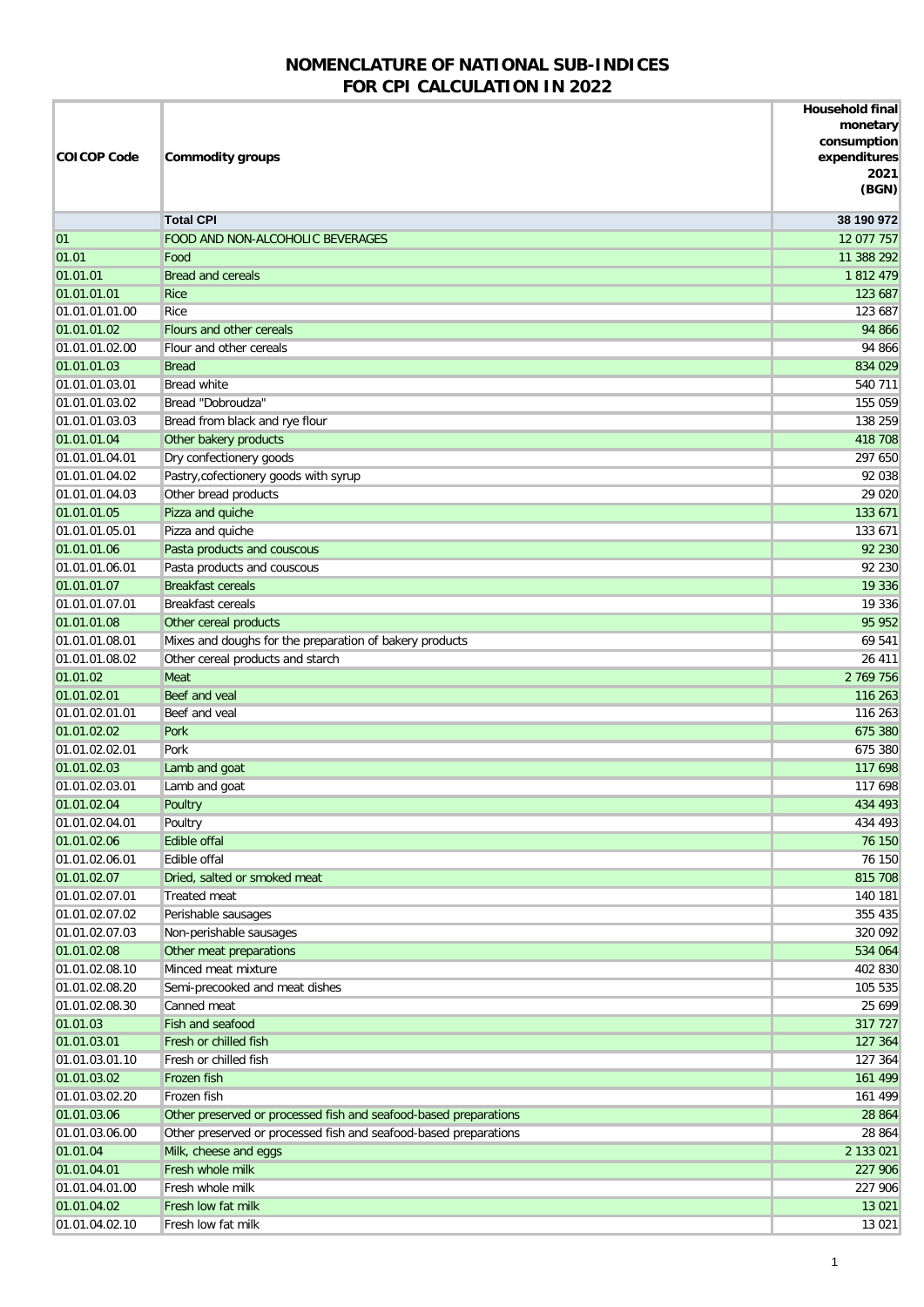| <b>COICOP Code</b>               | <b>Commodity groups</b>                                          | <b>Household final</b><br>monetary<br>consumption<br>expenditures<br>2021<br>(BGN) |
|----------------------------------|------------------------------------------------------------------|------------------------------------------------------------------------------------|
| 01.01.04.04                      | Yoghurt                                                          | 434 913                                                                            |
| 01.01.04.04.00                   | Yoghurt                                                          | 434 913                                                                            |
| 01.01.04.05                      | Cheese and curd                                                  | 1 203 326                                                                          |
| 01.01.04.05.10                   | White cheese                                                     | 662 688                                                                            |
| 01.01.04.05.20                   | Other types of cheese                                            | 71 175                                                                             |
| 01.01.04.05.30                   | Yellow cheese                                                    | 442 047                                                                            |
| 01.01.04.05.40                   | Cottage cheese                                                   | 27 416                                                                             |
| 01.01.04.06                      | Other milk products                                              | 33 754                                                                             |
| 01.01.04.06.00<br>01.01.04.07    | Other milk products                                              | 33 754<br>220 101                                                                  |
| 01.01.04.07.00                   | <b>Eggs</b><br>Eggs                                              | 220 101                                                                            |
| 01.01.05                         | Oils and fats                                                    | 531 659                                                                            |
| 01.01.05.01                      | <b>Butter</b>                                                    | 149 746                                                                            |
| 01.01.05.01.00                   | <b>Butter</b>                                                    | 149 746                                                                            |
| 01.01.05.02                      | Margarine and other vegetable fats                               | 28 30 8                                                                            |
| 01.01.05.02.00                   | Margarine                                                        | 28 30 8                                                                            |
| 01.01.05.03                      | Olive oil                                                        | 45 744                                                                             |
| 01.01.05.03.00                   | Olive oil                                                        | 45 744                                                                             |
| 01.01.05.04                      | Other edible oils                                                | 307 861                                                                            |
| 01.01.05.04.00                   | Other edible oils                                                | 307 861                                                                            |
| 01.01.06                         | Fruit                                                            | 792 505                                                                            |
| 01.01.06.01                      | Fresh or chilled fruit                                           | 660 077                                                                            |
| 01.01.06.01.01                   | Apples                                                           | 130 142                                                                            |
| 01.01.06.01.02                   | Apricots, peaches                                                | 48 010                                                                             |
| 01.01.06.01.03                   | Grapes                                                           | 44 665                                                                             |
| 01.01.06.01.04<br>01.01.06.01.05 | Water melons and melons<br>Citrus and southern fruits            | 71 269<br>286 747                                                                  |
| 01.01.06.01.06                   | Other fresh and frozen fruits                                    | 79 244                                                                             |
| 01.01.06.03                      | Dried fruit and nuts                                             | 132 428                                                                            |
| 01.01.06.03.00                   | Dried fruit and nuts                                             | 132 428                                                                            |
| 01.01.07                         | Vegetables                                                       | 1 700 513                                                                          |
| 01.01.07.01                      | Fresh or chilled vegetables other than potatoes and other tubers | 1 131 631                                                                          |
| 01.01.07.01.10                   | Tomatoes                                                         | 326 849                                                                            |
| 01.01.07.01.15                   | Cucumbers                                                        | 184 677                                                                            |
| 01.01.07.01.20                   | Cabbage                                                          | 79 456                                                                             |
| 01.01.07.01.25                   | Peppers-all types                                                | 121 561                                                                            |
| 01.01.07.01.30                   | Onion                                                            | 54 434                                                                             |
| 01.01.07.01.35                   | Garlic                                                           | 20 956                                                                             |
| 01.01.07.01.40                   | Fresh onion and garlic                                           | 23 706                                                                             |
| 01.01.07.01.45                   | Root vegetables                                                  | 43 313                                                                             |
| 01.01.07.01.50                   | Foliaceous vegetables and radishes                               | 38 415                                                                             |
| 01.01.07.01.55<br>01.01.07.01.60 | Other fresh and frozen vegetables<br>Olives                      | 59 917<br>129 861                                                                  |
| 01.01.07.01.65                   | Mushrooms                                                        | 48 4 8 6                                                                           |
| 01.01.07.02                      | Frozen vegetables other than potatoes and other tubers           | 18 4 9 0                                                                           |
| 01.01.07.02.00                   | Frozen vegetables other than potatoes and other tubers           | 18 490                                                                             |
| 01.01.07.03                      | Dried vegetables, other preserved or processed vegetables        | 349 743                                                                            |
| 01.01.07.03.01                   | Kidney beans                                                     | 112 809                                                                            |
| 01.01.07.03.02                   | Lentils                                                          | 57 547                                                                             |
| 01.01.07.03.03                   | Canned vegetables                                                | 179 387                                                                            |
| 01.01.07.04                      | Potatoes                                                         | 179 670                                                                            |
| 01.01.07.04.10                   | Potatoes                                                         | 174 866                                                                            |
| 01.01.07.04.20                   | Frozen potatoes                                                  | 4 8 0 4                                                                            |
| 01.01.07.05                      | <b>Crisps</b>                                                    | 20 979                                                                             |
| 01.01.07.05.00                   | Crisps                                                           | 20 979                                                                             |
| 01.01.08                         | Sugar, jam, honey, chocolate and confectionery                   | 525 242                                                                            |
| 01.01.08.01                      | Sugar                                                            | 121 054                                                                            |
| 01.01.08.01.00<br>01.01.08.02    | Sugar<br>Jams, marmalades and honey                              | 121 054<br>94 505                                                                  |
|                                  |                                                                  |                                                                                    |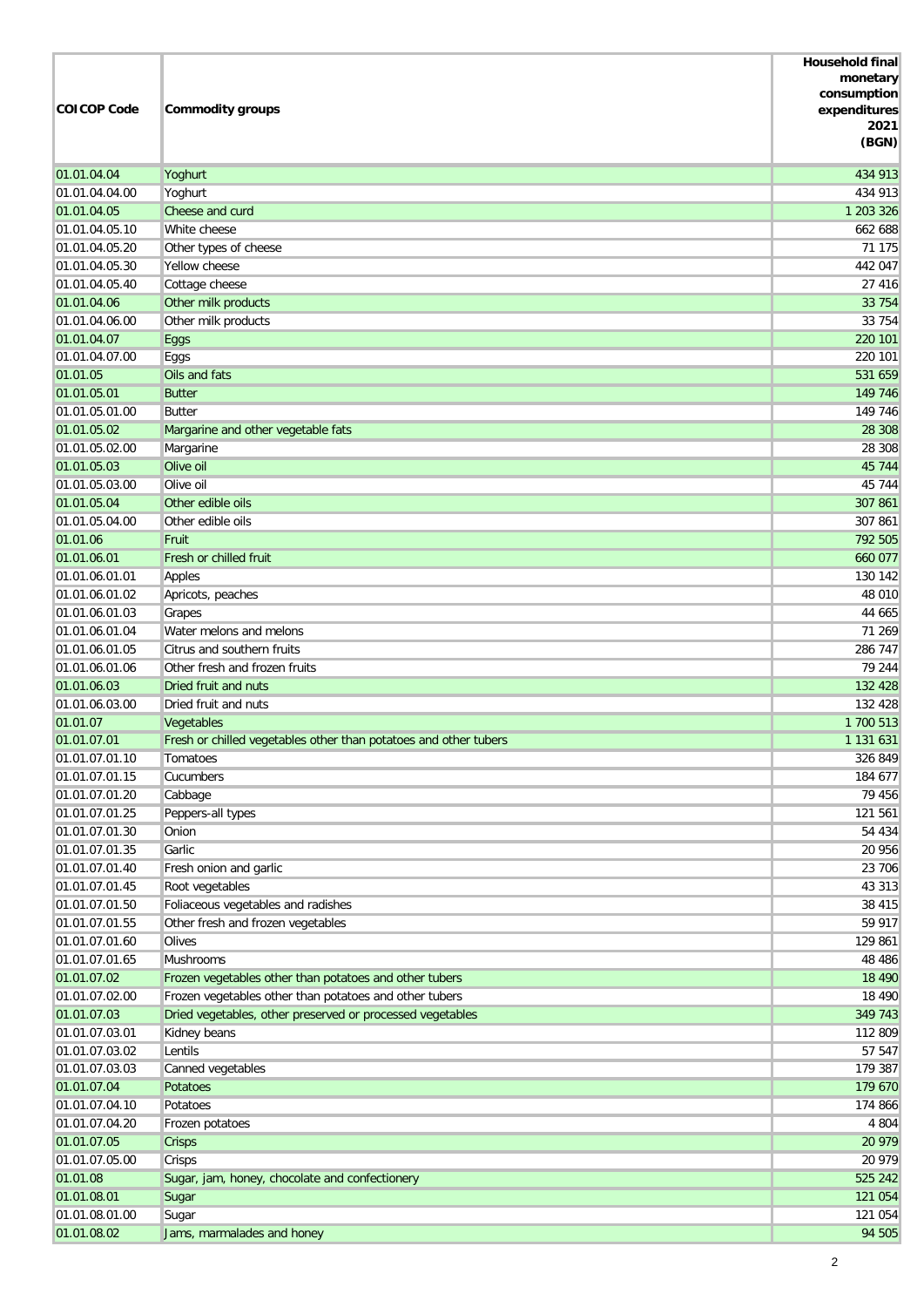| <b>COICOP Code</b>            | <b>Commodity groups</b>                                  | <b>Household final</b><br>monetary<br>consumption<br>expenditures<br>2021<br>(BGN) |
|-------------------------------|----------------------------------------------------------|------------------------------------------------------------------------------------|
| 01.01.08.02.00                | Jams, marmalades and honey                               | 94 505                                                                             |
| 01.01.08.03                   | Chocolate                                                | 207 816                                                                            |
| 01.01.08.03.02                | Chocolate and chokolate products                         | 207 816                                                                            |
| 01.01.08.04                   | Confectionery products                                   | 45 356                                                                             |
| 01.01.08.04.00                | Confectionery products                                   | 45 356                                                                             |
| 01.01.08.05                   | Edible ices and ice cream                                | 56 511                                                                             |
| 01.01.08.05.00                | Ice cream                                                | 56 511                                                                             |
| 01.01.09                      | Food products n.e.c.                                     | 805 390                                                                            |
| 01.01.09.01                   | Sauces, condiments                                       | 81 666                                                                             |
| 01.01.09.01.10                | Vinegar                                                  | 28 169                                                                             |
| 01.01.09.01.20                | Other sauces and seasonings                              | 53 497                                                                             |
| 01.01.09.02                   | Salt, spices and culinary herbs                          | 76 371                                                                             |
| 01.01.09.02.10                | Salt                                                     | 19 824                                                                             |
| 01.01.09.02.20                | Fresh vegetable spices                                   | 14 478                                                                             |
| 01.01.09.02.30                | Dried vegetables spices                                  | 26 777                                                                             |
| 01.01.09.02.40                | Other spices                                             | 15 29 2                                                                            |
| 01.01.09.03                   | <b>Baby food</b>                                         | 23 6 9 2                                                                           |
| 01.01.09.03.00                | Homogenised baby food and dietary preparations           | 23 692                                                                             |
| 01.01.09.04<br>01.01.09.04.00 | Ready-made meals                                         | 575 539<br>575 539                                                                 |
| 01.01.09.09                   | Ready-made meals                                         | 48 122                                                                             |
| 01.01.09.09.00                | Other food products n.e.c.<br>Other food products n.e.c. | 48 122                                                                             |
| 01.02                         | Non-alcoholic beverages                                  | 689 465                                                                            |
| 01.02.01                      | Coffee, tea and cocoa                                    | 271 332                                                                            |
| 01.02.01.01                   | Coffee                                                   | 251 907                                                                            |
| 01.02.01.01.00                | Coffee                                                   | 251 907                                                                            |
| 01.02.01.02                   | Tea                                                      | 15 3 9 2                                                                           |
| 01.02.01.02.00                | Tea                                                      | 15 392                                                                             |
| 01.02.01.03                   | Cocoa and powdered chocolate                             | 4 0 3 3                                                                            |
| 01.02.01.03.00                | Cocoa and powdered chocolate                             | 4 0 3 3                                                                            |
| 01.02.02                      | Mineral waters, soft drinks, fruit and vegetable juices  | 418 133                                                                            |
| 01.02.02.01                   | Mineral or spring waters                                 | 115 977                                                                            |
| 01.02.02.01.01                | Mineral waters                                           | 115 977                                                                            |
| 01.02.02.02                   | Soft drinks                                              | 205 261                                                                            |
| 01.02.02.02.10                | Soft drinks                                              | 205 261                                                                            |
| 01.02.02.03                   | Fruit and vegetable juices                               | 96 895                                                                             |
| 01.02.02.03.10                | Fruit juices, syrups, nectars                            | 96 895                                                                             |
| 02                            | ALCOHOLIC BEVERAGES, TOBACCO AND NARCOTICS               | 1884 376                                                                           |
| 02.01                         | Alcoholic beverages                                      | 524 030                                                                            |
| 02.01.01                      | <b>Spirits</b>                                           | 208 727                                                                            |
| 02.01.01.01                   | Spirits and liqueurs                                     | 208 727                                                                            |
| 02.01.01.01.10                | Brandy - all types                                       | 79 807                                                                             |
| 02.01.01.01.20                | Other strong alcoholic and sweetened alcoholic beverages | 128 920                                                                            |
| 02.01.02                      | Wine                                                     | 95 602                                                                             |
| 02.01.02.01                   | Wine from grapes                                         | 95 602                                                                             |
| 02.01.02.01.00                | Wine from grapes                                         | 95 602                                                                             |
| 02.01.03                      | <b>Beer</b>                                              | 219 701                                                                            |
| 02.01.03.01                   | Lager beer                                               | 219 701                                                                            |
| 02.01.03.01.00<br>02.02       | Lager beer<br><b>Tobacco</b>                             | 219 701<br>1 360 346                                                               |
| 02.02.00                      | <b>Tobacco</b>                                           | 1 360 346                                                                          |
| 02.02.00.01                   | <b>Cigarettes</b>                                        | 1 360 346                                                                          |
| 02.02.00.01.11                | Cigarettes, brand "A"                                    | 114 882                                                                            |
| 02.02.00.01.41                | Cigarettes, brand "C"                                    | 51 165                                                                             |
| 02.02.00.01.46                | Cigarettes, domestic products, brand "D"                 | 139 400                                                                            |
| 02.02.00.01.56                | Cigarettes, brand "E"                                    | 113 274                                                                            |
| 02.02.00.01.71                | Cigarettes, brand "F"                                    | 182 047                                                                            |
| 02.02.00.01.76                | Cigarettes, brand "G"                                    | 161 233                                                                            |
| 02.02.00.01.81                | Cigarettes, brand "I"                                    | 165 124                                                                            |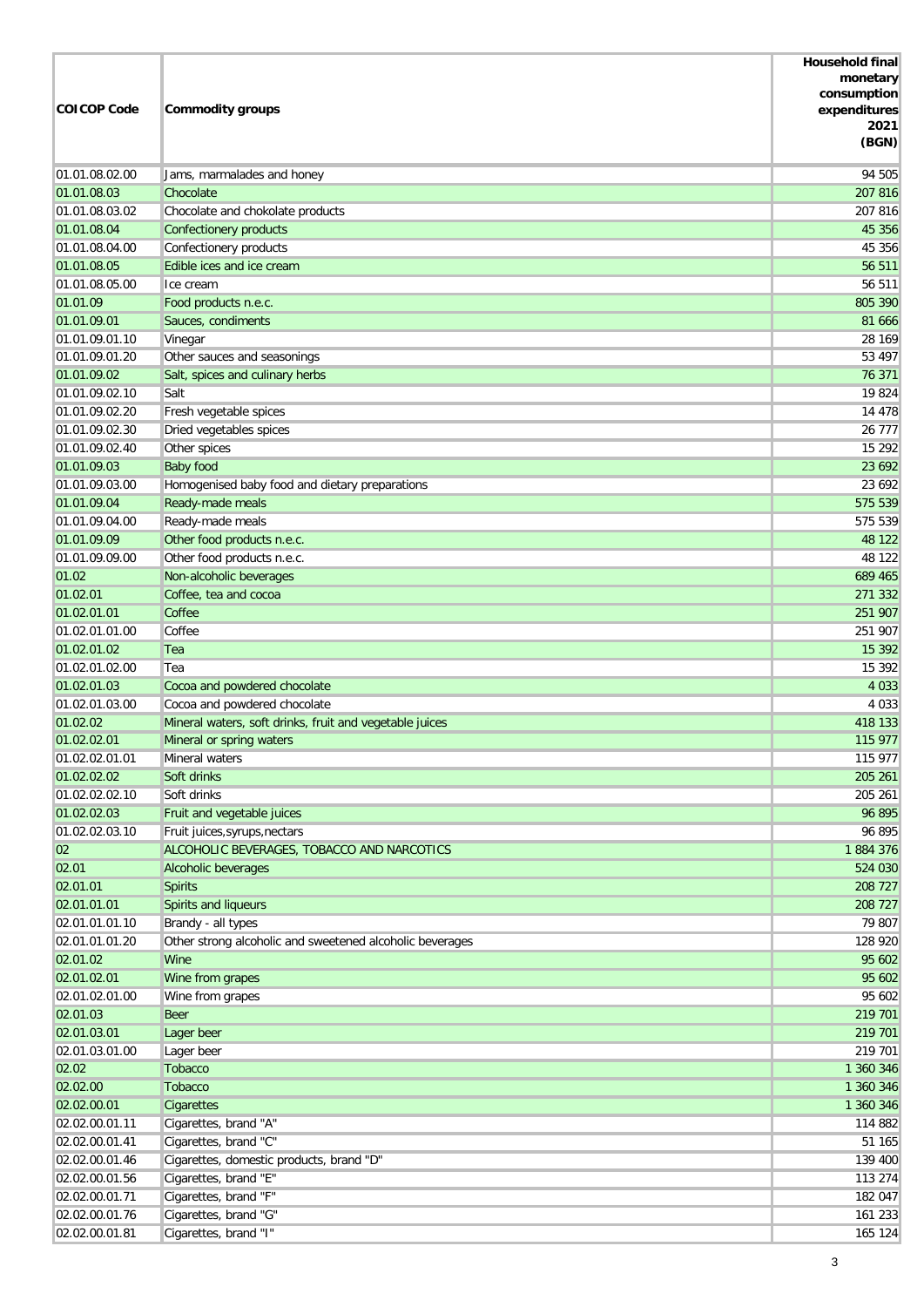|                    |                                                                  | <b>Household final</b>  |
|--------------------|------------------------------------------------------------------|-------------------------|
|                    |                                                                  | monetary<br>consumption |
| <b>COICOP Code</b> | <b>Commodity groups</b>                                          | expenditures            |
|                    |                                                                  | 2021                    |
|                    |                                                                  | (BGN)                   |
| 02.02.00.01.91     | Cigarettes, brand "J"                                            | 39 732                  |
| 02.02.00.01.92     | Cigarettes, brand "K"                                            | 18 706                  |
| 02.02.00.01.93     | Cigarettes, brand "L"                                            | 143 255                 |
| 02.02.00.01.95     | Cigarettes, brand "O"                                            | 100 800                 |
| 02.02.00.01.96     | Cigarettes, brand "P"                                            | 106 243                 |
| 02.02.00.01.97     | Cigarettes, brand "Q"                                            | 24 485                  |
| 03                 | <b>CLOTHING AND FOOTWEAR</b>                                     | 1 640 615               |
| 03.01              | Clothing                                                         | 1 075 856               |
| 03.01.01           | Clothing materials                                               | 367                     |
| 03.01.01.00        | Clothing materials                                               | 367                     |
| 03.01.01.00.99     | Clothing materials                                               | 367                     |
| 03.01.02           | <b>Garments</b>                                                  | 1 0 54 2 48             |
| 03.01.02.01        | Garments for men                                                 | 361 352                 |
| 03.01.02.01.10     | Outer garments for men                                           | 59 917                  |
| 03.01.02.01.20     | Suits for men                                                    | 10 226                  |
| 03.01.02.01.25     | Jackets for men                                                  | 1 6 6 5                 |
| 03.01.02.01.30     | Trousers for men                                                 | 66 870                  |
| 03.01.02.01.35     | Shirts for men                                                   | 18 283                  |
| 03.01.02.01.40     | Underwear and socks for men                                      | 66 975                  |
| 03.01.02.01.45     | Other upper garments for men                                     | 65 556                  |
| 03.01.02.01.50     | Pullovers for men                                                | 28 547                  |
| 03.01.02.01.55     | Sportswear for men                                               | 43 313                  |
| 03.01.02.02        | Garments for women                                               | 509 054                 |
| 03.01.02.02.14     | Outer garments for women                                         | 66 636                  |
| 03.01.02.02.24     | Costumes for women                                               | 13 895                  |
| 03.01.02.02.29     | Blouses /incl. shirts/ for women                                 | 76 375                  |
| 03.01.02.02.34     | Underwear and stockings for women                                | 94 051                  |
| 03.01.02.02.39     | Skirts, jackets and trousers for women                           | 60 532                  |
| 03.01.02.02.44     | Other upper garments for women                                   | 61 848                  |
| 03.01.02.02.49     | <b>Dresses</b>                                                   | 35 407                  |
| 03.01.02.02.54     | Pullovers for women                                              | 38 938                  |
| 03.01.02.02.59     | Sportswear for women                                             | 61 372                  |
| 03.01.02.03        | Garments for infants (0 to 2 years) and children (3 to 13 years) | 183 842                 |
| 03.01.02.03.10     | Children's uppers                                                | 37 247                  |
| 03.01.02.03.20     | Children's overcoats                                             | 101 768                 |
| 03.01.02.03.30     | Children's underwear and socks                                   | 27 088                  |
| 03.01.02.03.40     | Babies overcoats and uppers                                      | 10 701                  |
| 03.01.02.03.50     | Babies underwear and socks                                       | 7 0 38                  |
| 03.01.03           | Other articles of clothing and clothing accessories              | 16 228                  |
| 03.01.03.01        | Other articles of clothing                                       | 12 784                  |
| 03.01.03.01.00     | Other articles of clothing                                       | 12 784                  |
| 03.01.03.02        | Clothing accessories                                             | 3 4 4 4                 |
| 03.01.03.02.01     | Sewing accessories and materials                                 | 1 2 6 6                 |
| 03.01.03.02.02     | Yarns                                                            | 2 1 7 8                 |
| 03.01.04           | Cleaning, repair and hire of clothing                            | 5 0 1 3                 |
| 03.01.04.01        | Cleaning of clothing                                             | 3 1 7 5                 |
| 03.01.04.01.01     | Dry-cleaning and laundering of garments                          | 3 1 7 5                 |
| 03.01.04.02        | Repair and hire of clothing                                      | 1838                    |
| 03.01.04.02.01     | Repair of clothing                                               | 1838                    |
| 03.02              | Footwear                                                         | 564 759                 |
| 03.02.01           | Shoes and other footwear                                         | 562 560                 |
| 03.02.01.01        | Footwear for men                                                 | 212 824                 |
| 03.02.01.01.01     | Men's leather shoes                                              | 166 856                 |
| 03.02.01.01.02     | Other men's shoes                                                | 11 931                  |
| 03.02.01.01.12     | Sports men's shoes                                               | 34 037                  |
| 03.02.01.02        | Footwear for women                                               | 279 270                 |
| 03.02.01.02.01     | Women's leather shoes                                            | 214 994                 |
| 03.02.01.02.02     | Other women's shoes                                              | 17 928                  |
| 03.02.01.02.12     | Sports women's shoes                                             | 46 348                  |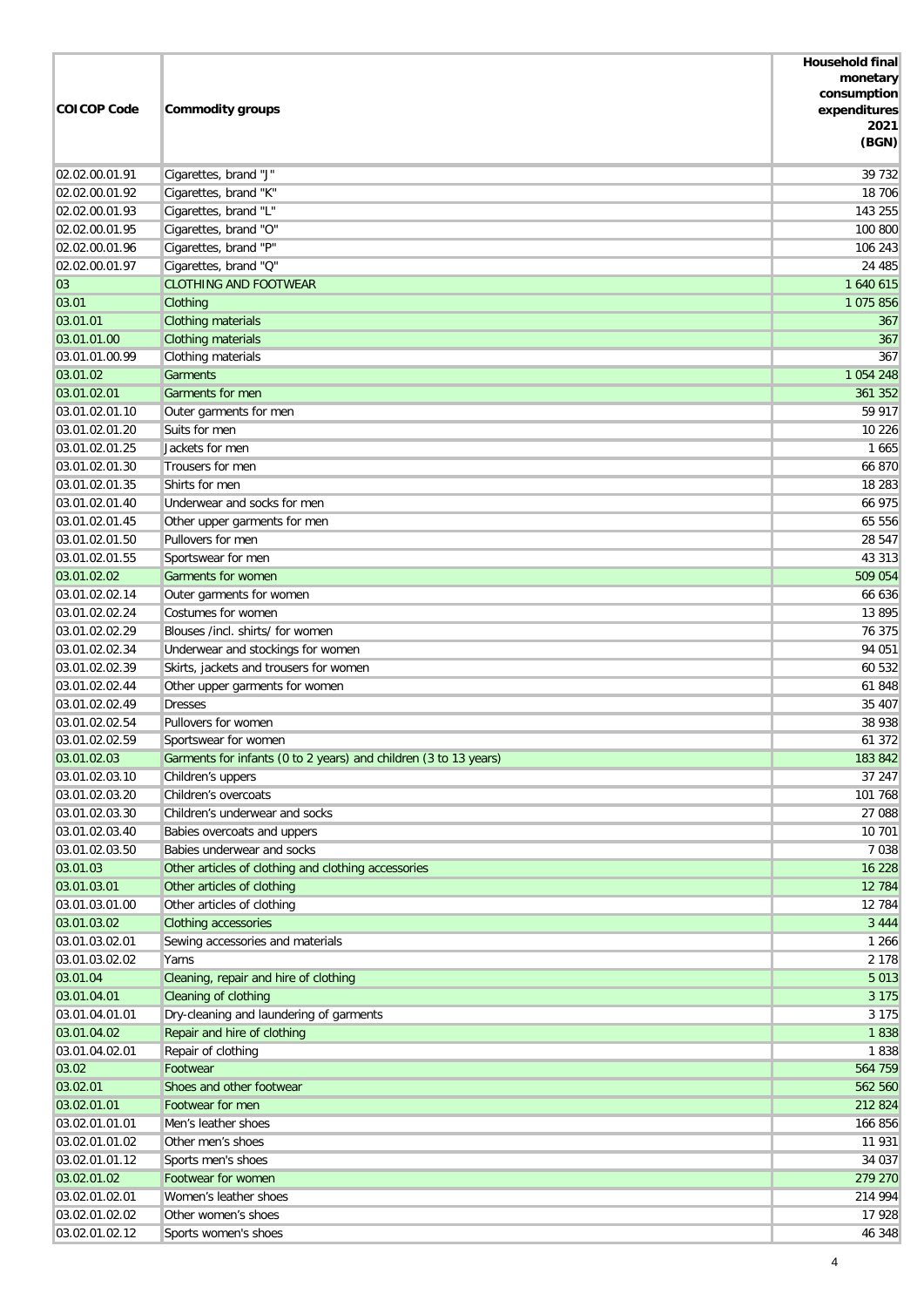| <b>COICOP Code</b>               | <b>Commodity groups</b>                                                                                                        | <b>Household final</b><br>monetary<br>consumption<br>expenditures<br>2021<br>(BGN) |
|----------------------------------|--------------------------------------------------------------------------------------------------------------------------------|------------------------------------------------------------------------------------|
| 03.02.01.03                      | Footwear for infants and children                                                                                              | 70 466                                                                             |
| 03.02.01.03.01                   | Children's leather shoes                                                                                                       | 67 557                                                                             |
| 03.02.01.03.02                   | Other children's shoes                                                                                                         | 2 9 0 9                                                                            |
| 03.02.02                         | Repair and hire of footwear                                                                                                    | 2 1 9 9                                                                            |
| 03.02.02.00                      | Repair and hire of footwear                                                                                                    | 2 1 9 9                                                                            |
| 03.02.02.00.00                   | Repair and hire of footwear                                                                                                    | 2 1 9 9                                                                            |
| 04                               | HOUSING, WATER, ELECTRICITY, GAS AND OTHER FUELS                                                                               | 6 566 204                                                                          |
| 04.01                            | Actual rentals for housing                                                                                                     | 240 835                                                                            |
| 04.01.01                         | Actual rentals paid by tenants                                                                                                 | 224 581                                                                            |
| 04.01.01.00                      | Actual rentals paid by tenants                                                                                                 | 224 581                                                                            |
| 04.01.01.00.10                   | Social rentals for housing                                                                                                     | 85 301                                                                             |
| 04.01.01.00.20                   | Market rentals for housing                                                                                                     | 139 280                                                                            |
| 04.01.02                         | Other actual rentals                                                                                                           | 16 254                                                                             |
| 04.01.02.02                      | Garage rentals and other rentals paid by tenants                                                                               | 16 254                                                                             |
| 04.01.02.02.10                   | Garage rentals and other rentals paid by tenants                                                                               | 16 254                                                                             |
| 04.03                            | Maintenance and repair of the dwelling                                                                                         | 694 190                                                                            |
| 04.03.01                         | Materials for the maintenance and repair of the dwelling                                                                       | 407 904                                                                            |
| 04.03.01.00                      | Materials for the maintenance and repair of the dwelling                                                                       | 407 904                                                                            |
| 04.03.01.00.00<br>04.03.02       | Materials for the maintenance and repair of the dwelling                                                                       | 407 904<br>286 286                                                                 |
| 04.03.02.01                      | Services for the maintenance and repair of the dwelling<br>Services of plumbers for the maintenance and repair of the dwelling | 20 4 19                                                                            |
| 04.03.02.01.00                   | Services of plumbers for the maintenance and repair of the dwelling                                                            | 20 419                                                                             |
| 04.03.02.04                      | Services of painters for repair and maintenance of the dwelling                                                                | 22 4 6 5                                                                           |
| 04.03.02.04.00                   | Services of painters for repair and maintenance of the dwelling                                                                | 22 465                                                                             |
| 04.03.02.09                      | Other services for maintenance and repair of the dwelling                                                                      | 243 402                                                                            |
| 04.03.02.09.00                   | Other services for maintenance and repair of the dwelling                                                                      | 243 402                                                                            |
| 04.04                            | Water supply and miscellaneous services relating to the dwelling                                                               | 962 574                                                                            |
| 04.04.01                         | Water supply                                                                                                                   | 577 487                                                                            |
| 04.04.01.00                      | Water supply                                                                                                                   | 577 487                                                                            |
| 04.04.01.00.10                   | Water supply Blagoevgrad                                                                                                       | 19 262                                                                             |
| 04.04.01.00.12                   | Water supply Burgas                                                                                                            | 30 378                                                                             |
| 04.04.01.00.14                   | Water supply Varna                                                                                                             | 47 546                                                                             |
| 04.04.01.00.16                   | Water supply Veliko Tarnovo                                                                                                    | 17 128                                                                             |
| 04.04.01.00.18                   | Water supply Vidin                                                                                                             | 5 7 6 0                                                                            |
| 04.04.01.00.20                   | Water supply Vratsa                                                                                                            | 16 369                                                                             |
| 04.04.01.00.22                   | Water supply Gabrovo                                                                                                           | 9 1 0 7                                                                            |
| 04.04.01.00.24                   | Water supply Kardzhali                                                                                                         | 10 345                                                                             |
| 04.04.01.00.26                   | Water supply Kyustendil                                                                                                        | 6 1 6 3                                                                            |
| 04.04.01.00.28                   | Water supply Lovech                                                                                                            | 10 071                                                                             |
| 04.04.01.00.30                   | Water supply Montana                                                                                                           | 9879                                                                               |
| 04.04.01.00.32                   | Water supply Pazardzhik                                                                                                        | 12 245                                                                             |
| 04.04.01.00.34                   | Water supply Pernik                                                                                                            | 9 3 0 0                                                                            |
| 04.04.01.00.36                   | Water supply Pleven                                                                                                            | 23 273                                                                             |
| 04.04.01.00.38                   | Water supply Plovdiv<br>Water supply Razgrad                                                                                   | 46 101<br>12 940                                                                   |
| 04.04.01.00.40<br>04.04.01.00.42 | Water supply Ruse                                                                                                              | 23 187                                                                             |
| 04.04.01.00.44                   | Water supply Silistra                                                                                                          | 11 662                                                                             |
| 04.04.01.00.46                   | Water supply Sliven                                                                                                            | 10 779                                                                             |
| 04.04.01.00.48                   | Water supply Smolyan                                                                                                           | 6 1 1 8                                                                            |
| 04.04.01.00.50                   | Water supply Sofia (stolitsa)                                                                                                  | 139 712                                                                            |
| 04.04.01.00.52                   | Water supply Stara Zagora                                                                                                      | 32 051                                                                             |
| 04.04.01.00.54                   | Water supply Dobrich                                                                                                           | 14 957                                                                             |
| 04.04.01.00.56                   | Water supply Targovishte                                                                                                       | 8 5 6 2                                                                            |
| 04.04.01.00.58                   | Water supply Haskovo                                                                                                           | 21 1 15                                                                            |
| 04.04.01.00.60                   | Water supply Shumen                                                                                                            | 14 908                                                                             |
| 04.04.01.00.62                   | Water supply Yambol                                                                                                            | 8 5 6 9                                                                            |
| 04.04.02                         | Refuse collection                                                                                                              | 70 945                                                                             |
| 04.04.02.00                      | Refuse collection                                                                                                              | 70 945                                                                             |
| 04.04.02.00.00                   | Refuse collection                                                                                                              | 70 945                                                                             |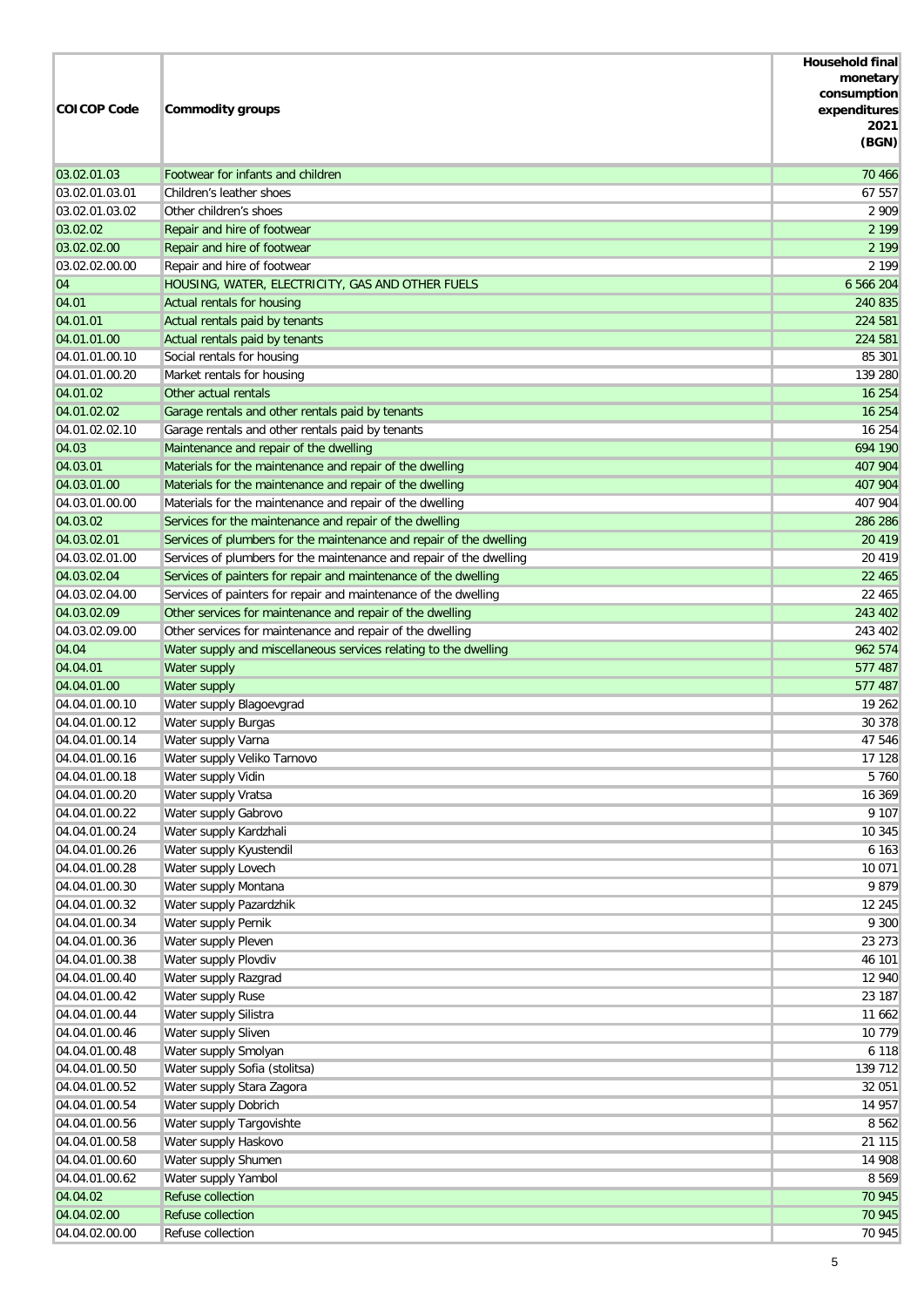| <b>COICOP Code</b>               | <b>Commodity groups</b>                                                             | <b>Household final</b><br>monetary<br>consumption<br>expenditures<br>2021<br>(BGN) |
|----------------------------------|-------------------------------------------------------------------------------------|------------------------------------------------------------------------------------|
| 04.04.03                         | Sewage collection                                                                   | 175 424                                                                            |
| 04.04.03.00                      | Sewage collection                                                                   | 175 424                                                                            |
| 04.04.03.00.10                   | Sewerage collection Blagoevgrad                                                     | 2 4 0 7                                                                            |
| 04.04.03.00.11                   | Sewerage collection Burgas                                                          | 8 3 6 2                                                                            |
| 04.04.03.00.12                   | Sewerage collection Varna                                                           | 7 700                                                                              |
| 04.04.03.00.13                   | Sewerage collection Veliko Tarnovo                                                  | 1 4 3 6                                                                            |
| 04.04.03.00.14                   | Sewerage collection Vidin                                                           | 551                                                                                |
| 04.04.03.00.15                   | Sewerage collection Vratsa                                                          | 1 4 7 7                                                                            |
| 04.04.03.00.16                   | Sewerage collection Gabrovo                                                         | 634                                                                                |
| 04.04.03.00.17                   | Sewerage collection Kardzhali                                                       | 435                                                                                |
| 04.04.03.00.18                   | Sewerage collection Kyustendil                                                      | 509                                                                                |
| 04.04.03.00.19                   | Sewerage collection Lovech                                                          | 496                                                                                |
| 04.04.03.00.20                   | Sewerage collection Montana<br>Sewerage collection Pazardzhik                       | 783                                                                                |
| 04.04.03.00.21<br>04.04.03.00.22 | Sewerage collection Pernik                                                          | 1 0 6 9<br>893                                                                     |
| 04.04.03.00.23                   | Sewerage collection Pleven                                                          | 1 5 5 5                                                                            |
| 04.04.03.00.24                   | Sewerage collection Plovdiv                                                         | 3 1 3 8                                                                            |
| 04.04.03.00.25                   | Sewerage collection Razgrad                                                         | 221                                                                                |
| 04.04.03.00.26                   | Sewerage collection Ruse                                                            | 1 602                                                                              |
| 04.04.03.00.27                   | Sewerage collection Silistra                                                        | 413                                                                                |
| 04.04.03.00.28                   | Sewerage collection Sliven                                                          | 287                                                                                |
| 04.04.03.00.29                   | Sewerage collection Smolyan                                                         | 871                                                                                |
| 04.04.03.00.30                   | Sewerage collection Sofia (stolitsa)                                                | 42 602                                                                             |
| 04.04.03.00.31                   | Sewerage collection Stara Zagora                                                    | 1 3 3 0                                                                            |
| 04.04.03.00.32                   | Sewerage collection Dobrich                                                         | 1018                                                                               |
| 04.04.03.00.33                   | Sewerage collection Targovishte                                                     | 494                                                                                |
| 04.04.03.00.34                   | Sewerage collection Haskovo                                                         | 820                                                                                |
| 04.04.03.00.35                   | Sewerage collection Shumen                                                          | 523                                                                                |
| 04.04.03.00.36                   | Sewerage collection Yambol                                                          | 371                                                                                |
| 04.04.03.00.37                   | Water purification services Blagoevgrad                                             | 1965                                                                               |
| 04.04.03.00.38                   | Water purification services Burgas                                                  | 9 208                                                                              |
| 04.04.03.00.39<br>04.04.03.00.40 | Water purification services Varna<br>Water purification services Veliko Tarnovo     | 8 8 3 5<br>2 9 6 9                                                                 |
| 04.04.03.00.41                   | Water purification services Vratsa                                                  | 1983                                                                               |
| 04.04.03.00.42                   | Water purification services Gabrovo                                                 | 1 4 8 3                                                                            |
| 04.04.03.00.43                   | Water purification services Kardzhali                                               | 1 1 5 5                                                                            |
| 04.04.03.00.44                   | Water purification services Kyustendil                                              | 784                                                                                |
| 04.04.03.00.45                   | Water purification services Lovech                                                  | 1 5 8 1                                                                            |
| 04.04.03.00.46                   | Water purification services Montana                                                 | 1 1 9 6                                                                            |
| 04.04.03.00.47                   | Water purification services Pazardzhik                                              | 2 0 4 6                                                                            |
| 04.04.03.00.48                   | Water purification services Pernik                                                  | 1586                                                                               |
| 04.04.03.00.49                   | Water purification services Pleven                                                  | 2817                                                                               |
| 04.04.03.00.50                   | Water purification services Plovdiv                                                 | 10 945                                                                             |
| 04.04.03.00.51                   | Water purification services Razgrad                                                 | 587                                                                                |
| 04.04.03.00.52                   | Water purification services Ruse                                                    | 2012                                                                               |
| 04.04.03.00.53                   | Water purification services Silistra                                                | 984                                                                                |
| 04.04.03.00.54<br>04.04.03.00.55 | Water purification services Sliven                                                  | 1 3 8 7<br>835                                                                     |
| 04.04.03.00.56                   | Water purification services Smolyan<br>Water purification services Sofia (stolitsa) | 28 048                                                                             |
| 04.04.03.00.57                   | Water purification services Stara Zagora                                            | 3 6 6 0                                                                            |
| 04.04.03.00.58                   | Water purification services Dobrich                                                 | 1441                                                                               |
| 04.04.03.00.59                   | Water purification services Targovishte                                             | 669                                                                                |
| 04.04.03.00.60                   | Water purification services Haskovo                                                 | 2 0 0 3                                                                            |
| 04.04.03.00.61                   | Water purification services Shumen                                                  | 1947                                                                               |
| 04.04.03.00.62                   | Water purification services Vidin                                                   | 371                                                                                |
| 04.04.03.00.63                   | Water purification services Yambol                                                  | 930                                                                                |
| 04.04.04                         | Other services relating to the dwelling n.e.c.                                      | 138 718                                                                            |
| 04.04.04.01                      | Maintenance charges in multi-occupied buildings                                     | 138 718                                                                            |
| 04.04.04.01.00                   | Maintenance charges in multi-occupied buildings                                     | 138 718                                                                            |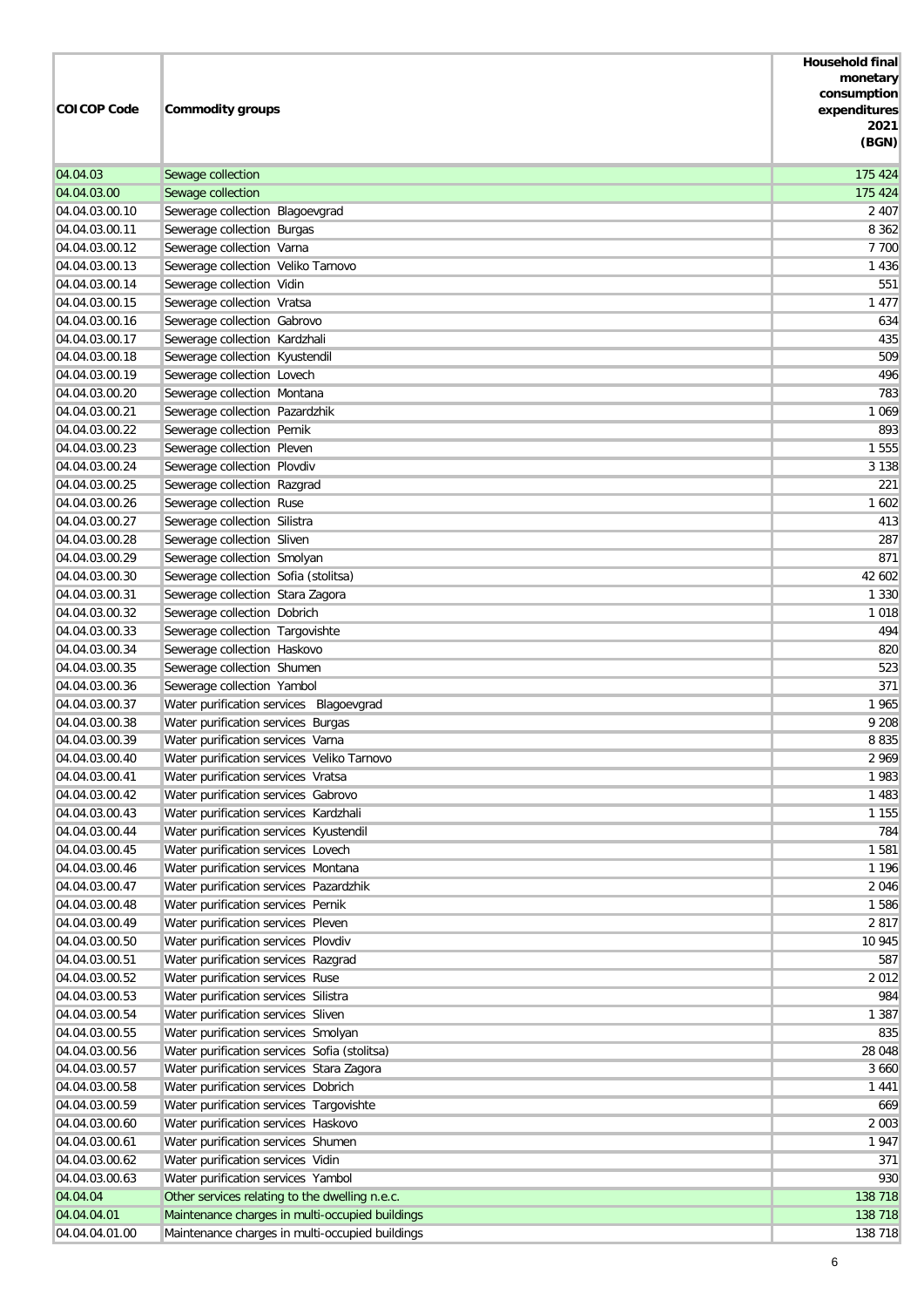|                                  |                                                                                                     | <b>Household final</b> |
|----------------------------------|-----------------------------------------------------------------------------------------------------|------------------------|
|                                  |                                                                                                     | monetary               |
| <b>COICOP Code</b>               |                                                                                                     | consumption            |
|                                  | <b>Commodity groups</b>                                                                             | expenditures<br>2021   |
|                                  |                                                                                                     | (BGN)                  |
|                                  |                                                                                                     |                        |
| 04.05                            | Electricity, gas and other fuels                                                                    | 4 668 605              |
| 04.05.01                         | Electricity                                                                                         | 2 826 997              |
| 04.05.01.00                      | Electricity                                                                                         | 2 826 997              |
| 04.05.01.00.01                   | Electricity - daily tariff                                                                          | 2 356 913              |
| 04.05.01.00.02                   | Electricity - night tariff                                                                          | 470 084                |
| 04.05.02                         | Gas                                                                                                 | 218 791                |
| 04.05.02.01                      | Natural gas and town gas                                                                            | 174 343                |
| 04.05.02.01.00                   | Natural gas and town gas                                                                            | 174 343                |
| 04.05.02.02                      | Liquefied hydrocarbons (butane, propane, etc.)                                                      | 44 4 48                |
| 04.05.02.02.00                   | Liquefied hydrocarbons (butane, propane, etc.)                                                      | 44 4 48                |
| 04.05.04                         | Solid fuels                                                                                         | 1 177 810              |
| 04.05.04.01                      | Coal                                                                                                | 84 282                 |
| 04.05.04.01.00                   | Coal                                                                                                | 84 282                 |
| 04.05.04.09                      | Other solid fuels                                                                                   | 1 093 528              |
| 04.05.04.09.10                   | Firewood<br>Pellets                                                                                 | 954 098                |
| 04.05.04.09.20<br>04.05.04.09.30 | Other solid fuels n.e.c.                                                                            | 125 487                |
| 04.05.05                         |                                                                                                     | 13 943<br>445 007      |
| 04.05.05.00                      | Heat energy                                                                                         | 445 007                |
| 04.05.05.00.01                   | Heat energy                                                                                         | 281 394                |
| 04.05.05.00.02                   | Heat energy for dwellings heating                                                                   | 163 613                |
|                                  | Heat energy for water heating<br>FURNISHINGS, HOUSEHOLD EQUIPMENT AND ROUTINE HOUSEHOLD MAINTENANCE | 2 129 497              |
| 05<br>05.01                      | Furniture and furnishings, carpets and other floor coverings                                        | 417 601                |
| 05.01.01                         | Furniture and furnishings                                                                           | 374 962                |
| 05.01.01.01                      | Household furniture                                                                                 | 333 225                |
| 05.01.01.01.01                   | Kitchen furnishings                                                                                 | 107 282                |
| 05.01.01.01.02                   | Bedroom furnishings                                                                                 | 117 576                |
| 05.01.01.01.03                   | Dining-room sets                                                                                    | 84 468                 |
| 05.01.01.01.04                   | Other small furnishings                                                                             | 23 899                 |
| 05.01.01.03                      | Lighting equipment                                                                                  | 9 1 5 2                |
| 05.01.01.03.00                   | Lighting equipment                                                                                  | 9 1 5 2                |
| 05.01.01.09                      | Other furniture and furnishings                                                                     | 32 585                 |
| 05.01.01.09.00                   | Other furniture and furnishings                                                                     | 32 585                 |
| 05.01.02                         | Carpets and other floor coverings                                                                   | 42 639                 |
| 05.01.02.01                      | Carpets and rugs                                                                                    | 42 639                 |
| 05.01.02.01.00                   | Carpets and rugs                                                                                    | 42 639                 |
| 05.02                            | <b>Household textiles</b>                                                                           | 140 680                |
| 05.02.00                         | <b>Household textiles</b>                                                                           | 140 680                |
| 05.02.00.01                      | Furnishing fabrics and curtains                                                                     | 19 692                 |
| 05.02.00.01.00                   | Furnishing fabrics and curtains                                                                     | 19 692                 |
| 05.02.00.02                      | <b>Bed linen</b>                                                                                    | 85 875                 |
| 05.02.00.02.00                   | <b>Bed linen</b>                                                                                    | 85 875                 |
| 05.02.00.03                      | Table linen and bathroom linen                                                                      | 35 113                 |
| 05.02.00.03.00                   | Table linen and bathroom linen                                                                      | 35 113                 |
| 05.03                            | Household appliances                                                                                | 580 594                |
| 05.03.01                         | Major household appliances whether electric or not                                                  | 450 284                |
| 05.03.01.01                      | Refrigerators, freezers and fridge-freezers                                                         | 54 804                 |
| 05.03.01.01.01                   | Freezers and fridge-freezers                                                                        | 54 804                 |
| 05.03.01.02                      | Clothes washing machines, clothes drying machines and dish washing machines                         | 101 275                |
| 05.03.01.02.00                   | Clothes washing machines and dish washing machines                                                  | 101 275                |
| 05.03.01.03                      | Cookers                                                                                             | 88 577                 |
| 05.03.01.03.00                   | Cookers                                                                                             | 88 577                 |
| 05.03.01.04                      | Heaters, air conditioners                                                                           | 161 001                |
| 05.03.01.04.01                   | Water heaters                                                                                       | 30 817                 |
| 05.03.01.04.02                   | Space heaters                                                                                       | 29 899                 |
| 05.03.01.04.03                   | Air-conditioners                                                                                    | 100 285                |
| 05.03.01.05                      | Cleaning equipment                                                                                  | 44 627                 |
| 05.03.01.05.00                   | Cleaning equipment                                                                                  | 44 627                 |
| 05.03.02                         | Small electric household appliances                                                                 | 111 706                |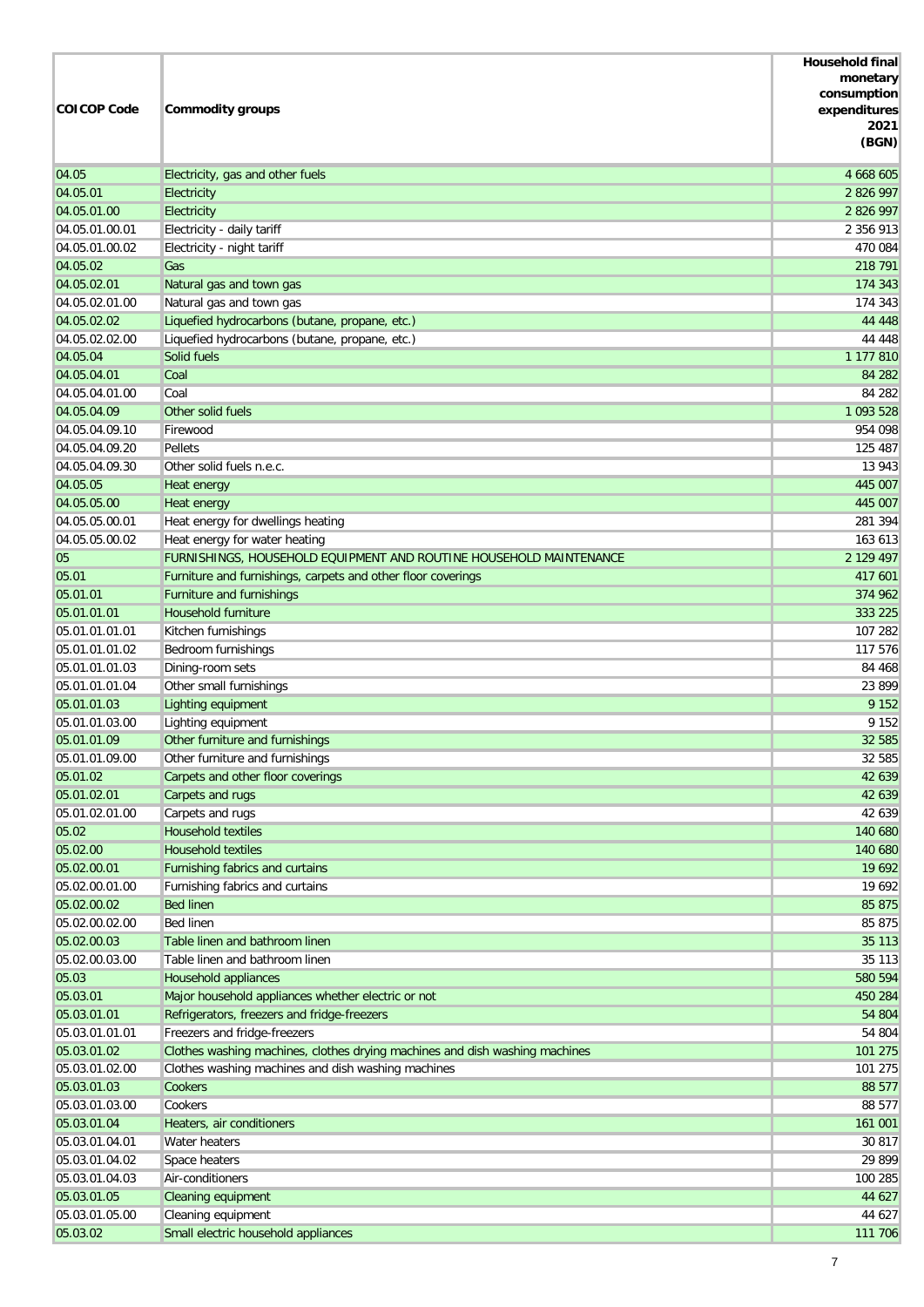| <b>COICOP Code</b>               | <b>Commodity groups</b>                                                                                                   | <b>Household final</b><br>monetary<br>consumption<br>expenditures<br>2021<br>(BGN) |
|----------------------------------|---------------------------------------------------------------------------------------------------------------------------|------------------------------------------------------------------------------------|
| 05.03.02.01                      | Food processing appliances                                                                                                | 59 427                                                                             |
| 05.03.02.01.00                   | Food processing appliances                                                                                                | 59 427                                                                             |
| 05.03.02.02                      | Coffee machines, tea makers and similar appliances                                                                        | 14 795                                                                             |
| 05.03.02.02.00                   | Coffee machines, tea makers and similar appliances                                                                        | 14 795                                                                             |
| 05.03.02.03                      | <b>Irons</b>                                                                                                              | 7 7 6 4                                                                            |
| 05.03.02.03.00                   | Irons                                                                                                                     | 7 7 6 4                                                                            |
| 05.03.02.04                      | Toasters and grills                                                                                                       | 6 4 1 5                                                                            |
| 05.03.02.04.00                   | Toasters and grills                                                                                                       | 6 4 1 5                                                                            |
| 05.03.02.09<br>05.03.02.09.00    | Other small electric household appliances                                                                                 | 23 30 5                                                                            |
| 05.03.03                         | Other small electric household appliances<br>Repair of household appliances                                               | 23 30 5<br>18 604                                                                  |
| 05.03.03.00                      | Repair of household appliances                                                                                            | 18 604                                                                             |
| 05.03.03.00.00                   | Repair of household appliances                                                                                            | 18 604                                                                             |
| 05.04                            | Glassware, tableware and household utensils                                                                               | 131 666                                                                            |
| 05.04.00                         | Glassware, tableware and household utensils                                                                               | 131 666                                                                            |
| 05.04.00.01                      | Glassware, crystal-ware, ceramic ware and chinaware                                                                       | 23 3 9 5                                                                           |
| 05.04.00.01.00                   | Glassware, crystal-ware, ceramic ware and chinaware                                                                       | 23 395                                                                             |
| 05.04.00.02                      | Cutlery, flatware and silverware                                                                                          | 7 1 6 5                                                                            |
| 05.04.00.02.00                   | Cutlery, flatware and silverware                                                                                          | 7 1 6 5                                                                            |
| 05.04.00.03                      | Non-electric kitchen utensils and articles                                                                                | 101 106                                                                            |
| 05.04.00.03.10                   | Metal household utensils                                                                                                  | 61 183                                                                             |
| 05.04.00.03.20                   | Other durable household appliances                                                                                        | 39 923                                                                             |
| 05.05                            | Tools and equipment for house and garden                                                                                  | 114 483                                                                            |
| 05.05.01                         | Major tools and equipment                                                                                                 | 30 9 26                                                                            |
| 05.05.01.01                      | Motorized major tools and equipment                                                                                       | 30 9 26                                                                            |
| 05.05.01.01.00                   | Motorized major tools and equipment                                                                                       | 30 9 26                                                                            |
| 05.05.02                         | Small tools and miscellaneous accessories                                                                                 | 83 557                                                                             |
| 05.05.02.01                      | Non-motorized small tools                                                                                                 | 20 660                                                                             |
| 05.05.02.01.00                   | Non-motorized small tools                                                                                                 | 20 660                                                                             |
| 05.05.02.02                      | Miscellaneous small tool accessories                                                                                      | 61 689                                                                             |
| 05.05.02.02.00                   | Miscellaneous small tool accessories                                                                                      | 61 689                                                                             |
| 05.05.02.03                      | Repair of non-motorized small tools and miscellaneous accessories                                                         | 1 2 0 8                                                                            |
| 05.05.02.03.00<br>05.06          | Repair of non-motorized small tools and miscellaneous accessories<br>Goods and services for routine household maintenance | 1 2 0 8<br>744 473                                                                 |
| 05.06.01                         |                                                                                                                           | 728 744                                                                            |
| 05.06.01.01                      | Non-durable household goods<br>Cleaning and maintenance products                                                          | 608 887                                                                            |
| 05.06.01.01.01                   | Cleaning products for utensils                                                                                            | 72 932                                                                             |
| 05.06.01.01.02                   | Other washing articles                                                                                                    | 148 269                                                                            |
| 05.06.01.01.03                   | Soaps, washing powders and liquids                                                                                        | 387 686                                                                            |
| 05.06.01.02                      | Other non-durable small household articles                                                                                | 119 857                                                                            |
| 05.06.01.02.01                   | Other non-durable small household articles                                                                                | 119 857                                                                            |
| 05.06.02                         | Domestic services and household services                                                                                  | 15 7 29                                                                            |
| 05.06.02.02                      | <b>Cleaning services</b>                                                                                                  | 15 7 29                                                                            |
| 05.06.02.02.01                   | Cleaning services                                                                                                         | 15 7 29                                                                            |
| 06                               | <b>HEALTH</b>                                                                                                             | 3 089 630                                                                          |
| 06.01                            | Medical products, appliances and equipment                                                                                | 2 473 301                                                                          |
| 06.01.01                         | Pharmaceutical products                                                                                                   | 2 320 156                                                                          |
| 06.01.01.00                      | Pharmaceutical products                                                                                                   | 2 320 156                                                                          |
| 06.01.01.00.13                   | Nervous system medicines without prescription                                                                             | 71 473                                                                             |
| 06.01.01.00.16                   | Respiratory system medicines without prescription                                                                         | 62 160                                                                             |
| 06.01.01.00.19                   | Blood and blood forming organs medicines without prescription                                                             | 35 549                                                                             |
| 06.01.01.00.23                   | Musculo-skeletal system medicines without prescription                                                                    | 27 842                                                                             |
| 06.01.01.00.26                   | Dermatologicals without prescription                                                                                      | 13 699                                                                             |
| 06.01.01.00.29                   | Alimentary tract and metabolism medicines without prescription                                                            | 73 807                                                                             |
| 06.01.01.00.33                   | Cardiovascular system medicines with prescription                                                                         | 381 603                                                                            |
| 06.01.01.00.36                   | Nervous system medicines with prescription                                                                                | 193 675                                                                            |
| 06.01.01.00.39<br>06.01.01.00.43 | Respiratory system medicines with prescription<br>Antiinfetives for systemic use with prescription                        | 170 830<br>114 527                                                                 |
| 06.01.01.00.46                   | Blood and blood forming organs medicines with prescription                                                                | 95 457                                                                             |
|                                  |                                                                                                                           |                                                                                    |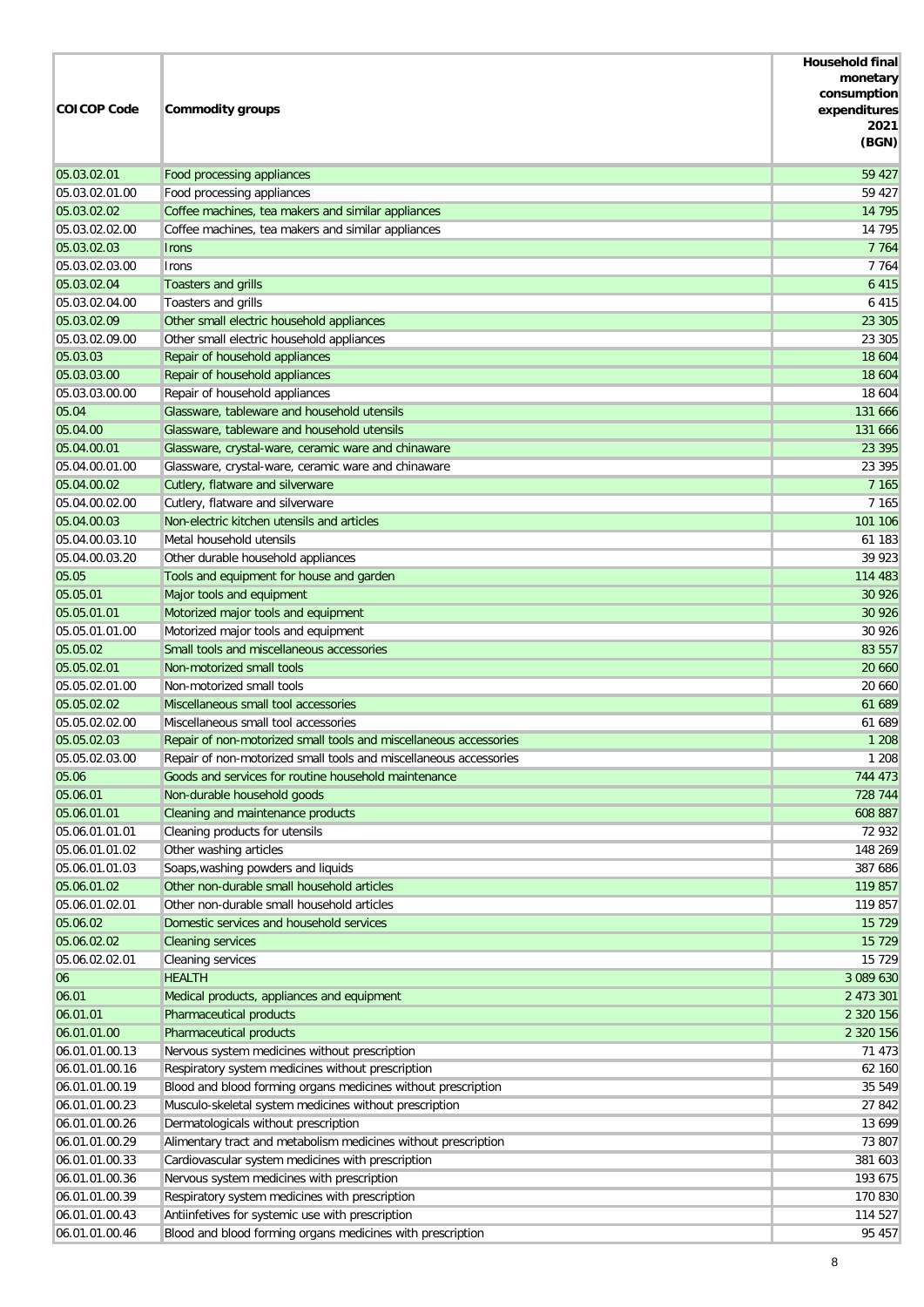|                                  |                                                                                                              | <b>Household final</b> |
|----------------------------------|--------------------------------------------------------------------------------------------------------------|------------------------|
|                                  |                                                                                                              | monetary               |
| <b>COICOP Code</b>               |                                                                                                              | consumption            |
|                                  | Commodity groups                                                                                             | expenditures<br>2021   |
|                                  |                                                                                                              | (BGN)                  |
|                                  |                                                                                                              |                        |
| 06.01.01.00.49                   | Musculo-skeletal system medicines with prescription                                                          | 71 511                 |
| 06.01.01.00.53                   | Genito urinary system and sex hormones medicines with prescription                                           | 61 715                 |
| 06.01.01.00.56                   | Systemic hormonal preparations, excl. sex hormones and insulins with prescription                            | 18 364                 |
| 06.01.01.00.59                   | Alimentary tract and metabolism medicines with prescription                                                  | 197 539                |
| 06.01.01.00.61                   | Sensory organs medicines with prescription                                                                   | 29 975                 |
| 06.01.01.00.63                   | Cardiovascular system medicines according to the NHIF Possitive List                                         | 270 877                |
| 06.01.01.00.65                   | Alimentary tract and metabolism medicines according to the NHIF Possitive List                               | 141 417<br>143 927     |
| 06.01.01.00.66<br>06.01.01.00.69 | Nervous system medicines according to the NHIF Possitive List                                                |                        |
|                                  | Respiratory system medicines according to the NHIF Possitive List                                            | 121 928<br>22 281      |
| 06.01.01.00.73<br>06.01.02       | Sensory organs medicines according to the NHIF Possitive List                                                |                        |
| 06.01.02.01                      | Other medical products                                                                                       | 26 750                 |
| 06.01.02.01.00                   | Pregnancy tests and mechanical contraceptive devices<br>Pregnancy tests and mechanical contraceptive devises | 883<br>883             |
| 06.01.02.09                      | Other medical products n.e.c.                                                                                | 25 867                 |
| 06.01.02.09.00                   | Other medical products n.e.c.                                                                                | 25 867                 |
| 06.01.03                         | Therapeutic appliances and equipment                                                                         | 126 395                |
| 06.01.03.01                      |                                                                                                              | 44 847                 |
| 06.01.03.01.01                   | Corrective eye-glasses and contact lenses<br>Corrective eye-glasses and contact lenses                       |                        |
| 06.01.03.03                      |                                                                                                              | 44 847                 |
| 06.01.03.03.01                   | Repair of therapeutic appliances and equipment                                                               | 26 4 69<br>26 4 69     |
| 06.01.03.09                      | Repair of therapeutic appliances and equipment                                                               | 55 079                 |
| 06.01.03.09.01                   | Other therapeutic appliances and equipment                                                                   | 55 079                 |
| 06.02                            | Other therapeutic appliances and equipment<br>Out-patient services                                           | 272 982                |
| 06.02.01                         | <b>Medical services</b>                                                                                      | 61 301                 |
| 06.02.01.01                      | General practice                                                                                             | 8 3 6 5                |
| 06.02.01.01.10                   | General practice with contract with NHIF                                                                     | 8 3 6 5                |
| 06.02.01.02                      | Specialist practice                                                                                          | 52 936                 |
| 06.02.01.02.01                   | Specialist practice with contract with NHIF                                                                  | 25 582                 |
| 06.02.01.02.02                   | Specialist practice without contract with NHIF                                                               | 27 354                 |
| 06.02.02                         | <b>Dental services</b>                                                                                       | 115 526                |
| 06.02.02.00                      | Dental services                                                                                              | 115 526                |
| 06.02.02.00.01                   | Dental services of dentists without contract with NHIF                                                       | 43 29 2                |
| 06.02.02.00.02                   | Dental services of dentists with contract with NHIF                                                          | 72 234                 |
| 06.02.03                         | Paramedical services                                                                                         | 96 155                 |
| 06.02.03.01                      | Services of medical analysis laboratories and X-ray centres                                                  | 96 155                 |
| 06.02.03.01.00                   | Services of medical analysis laboratories and X-ray centres                                                  | 96 155                 |
| 06.03                            | <b>Hospital services</b>                                                                                     | 343 347                |
| 06.03.00                         | <b>Hospital services</b>                                                                                     | 343 347                |
| 06.03.00.00                      | <b>Hospital services</b>                                                                                     | 343 347                |
| 06.03.00.00.00                   | Hospital services                                                                                            | 343 347                |
| 07                               | <b>TRANSPORT</b>                                                                                             | 3 485 716              |
| 07.01                            | Purchase of vehicles                                                                                         | 431 568                |
| 07.01.01                         | Motor cars                                                                                                   | 427 068                |
| 07.01.01.01                      | New motor cars                                                                                               | 89 663                 |
| 07.01.01.01.10                   | New small motor cars                                                                                         | 38 065                 |
| 07.01.01.01.20                   | New medium motor cars                                                                                        | 28 092                 |
| 07.01.01.01.30                   | New big motor cars                                                                                           | 23 506                 |
| 07.01.01.02                      | Second-hand motor cars                                                                                       | 337 405                |
| 07.01.01.02.10                   | Second-hand small motor cars                                                                                 | 30 723                 |
| 07.01.01.02.20                   | Second-hand medium motor cars                                                                                | 201 325                |
| 07.01.01.02.30                   | Second-hand big motor cars                                                                                   | 105 357                |
| 07.01.03                         | <b>Bicycles</b>                                                                                              | 4 500                  |
| 07.01.03.00                      | <b>Bicycles</b>                                                                                              | 4 500                  |
| 07.01.03.00.00                   | <b>Bicycles</b>                                                                                              | 4 500                  |
| 07.02                            | Operation of personal transport equipment                                                                    | 2 617 810              |
| 07.02.01                         | Spare parts and accessories for personal transport equipment                                                 | 226 299                |
| 07.02.01.01                      | <b>Tyres</b>                                                                                                 | 129 135                |
| 07.02.01.01.00                   | <b>Tyres</b>                                                                                                 | 129 135                |
| 07.02.01.02                      | Spare parts for personal transport equipment                                                                 | 79 270                 |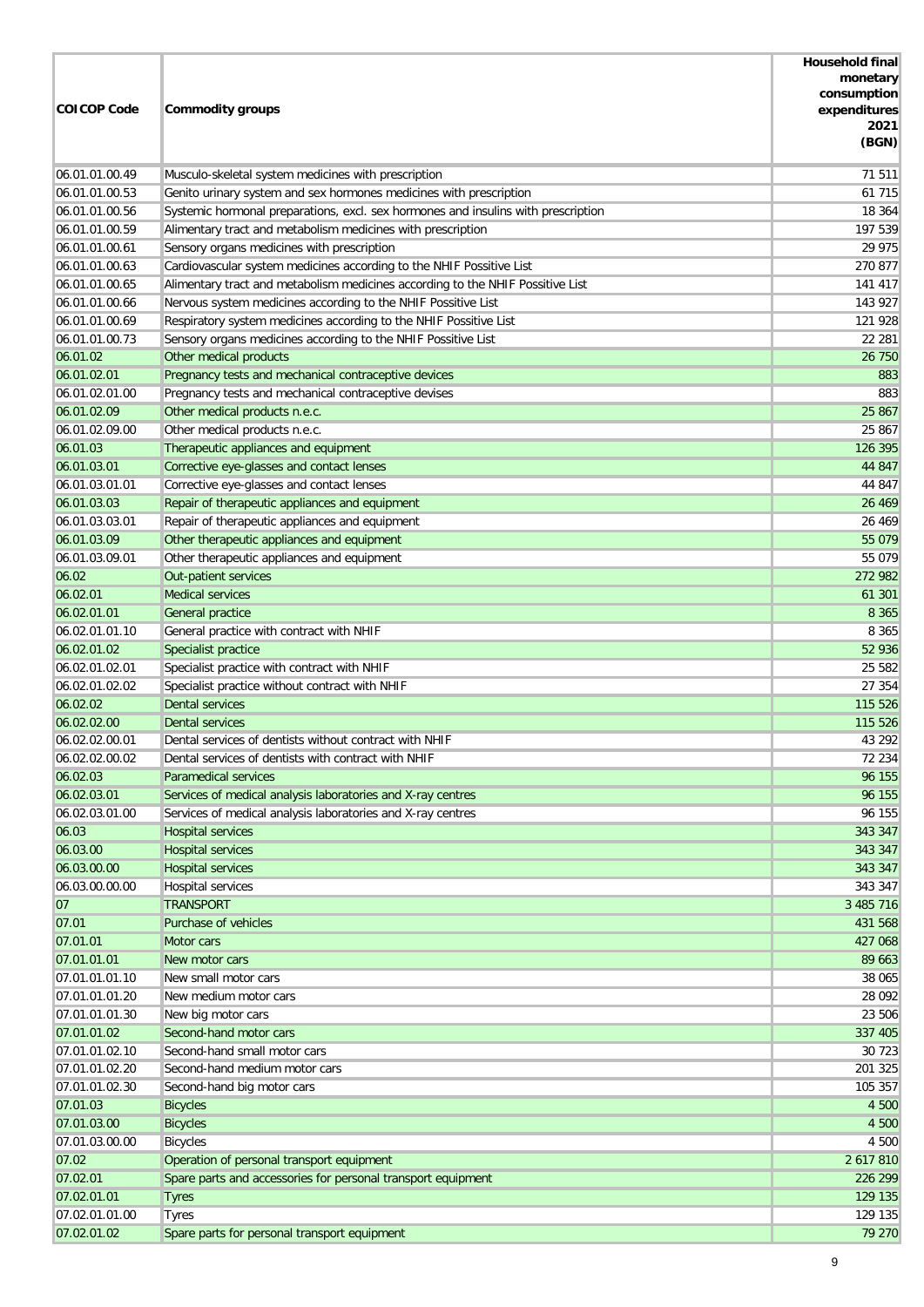| <b>COICOP Code</b>            | <b>Commodity groups</b>                                                                                          | <b>Household final</b><br>monetary<br>consumption<br>expenditures<br>2021<br>(BGN) |
|-------------------------------|------------------------------------------------------------------------------------------------------------------|------------------------------------------------------------------------------------|
| 07.02.01.02.00                | Spare parts for personal transport equipment                                                                     | 79 270                                                                             |
| 07.02.01.03                   | Accessories for personal transport equipment                                                                     | 17 894                                                                             |
| 07.02.01.03.10                | Accessories for personal transport equipment                                                                     | 17894                                                                              |
| 07.02.02                      | Fuels and lubricants for personal transport equipment                                                            | 1886 584                                                                           |
| 07.02.02.01                   | <b>Diesel</b>                                                                                                    | 605 359                                                                            |
| 07.02.02.01.00                | <b>Diesel</b>                                                                                                    | 605 359                                                                            |
| 07.02.02.02                   | Petrol                                                                                                           | 1 070 654                                                                          |
| 07.02.02.02.10                | Petrol for automobiles A95 H                                                                                     | 1 013 154                                                                          |
| 07.02.02.02.20                | Petrol for automobiles A98 H                                                                                     | 57 500                                                                             |
| 07.02.02.03                   | Other fuels for personal transport equipment                                                                     | 193 686                                                                            |
| 07.02.02.03.10                | Gas propane and butane for personal transport equipment                                                          | 181 149                                                                            |
| 07.02.02.03.20                | Methane for personal transport equipment                                                                         | 12 537                                                                             |
| 07.02.02.04                   | Lubricants                                                                                                       | 16 885                                                                             |
| 07.02.02.04.00                | Lubricants                                                                                                       | 16 885                                                                             |
| 07.02.03                      | Maintenance and repair of personal transport equipment                                                           | 396 993                                                                            |
| 07.02.03.00<br>07.02.03.00.00 | Maintenance and repair of personal transport equipment<br>Maintenance and repair of personal transport equipment | 396 993<br>396 993                                                                 |
| 07.02.04                      | Other services in respect of personal transport equipment                                                        | 107 934                                                                            |
| 07.02.04.01                   | Hire of garages, parking spaces and personal transport equipment                                                 | 13 360                                                                             |
| 07.02.04.01.00                | Hire of garages, parking spaces and personal transport equipment                                                 | 13 360                                                                             |
| 07.02.04.02                   | Toll facilities and parking meters                                                                               | 86 718                                                                             |
| 07.02.04.02.10                | <b>Toll facilities</b>                                                                                           | 79 464                                                                             |
| 07.02.04.02.20                | Parking meters                                                                                                   | 7 2 5 4                                                                            |
| 07.02.04.03                   | Driving lessons, tests, licences and road worthiness tests                                                       | 7856                                                                               |
| 07.02.04.03.00                | Driving lessons, tests, licences and road worthiness tests                                                       | 7856                                                                               |
| 07.03                         | <b>Transport services</b>                                                                                        | 436 338                                                                            |
| 07.03.01                      | Passenger transport by railway                                                                                   | 89 489                                                                             |
| 07.03.01.01                   | Passenger transport by train                                                                                     | 55 188                                                                             |
| 07.03.01.01.10                | Railway ticket in zone 1 - 60 KM                                                                                 | 38 599                                                                             |
| 07.03.01.01.20                | Railway ticket in zone 61 - 160 KM                                                                               | 11 181                                                                             |
| 07.03.01.01.30                | Railway ticket in zone 161 - 400 KM                                                                              | 4 0 7 5                                                                            |
| 07.03.01.01.40                | Railway ticket in zone 401 - 900 KM                                                                              | 1 3 3 3                                                                            |
| 07.03.01.02                   | Passenger transport by underground and tram                                                                      | 34 301                                                                             |
| 07.03.01.02.00                | Passenger transport by underground and tram                                                                      | 34 301                                                                             |
| 07.03.02                      | Passenger transport by road                                                                                      | 270 090                                                                            |
| 07.03.02.01                   | Passenger transport by bus and coach                                                                             | 237 748                                                                            |
| 07.03.02.01.10                | Coach passenger transport                                                                                        | 167 268                                                                            |
| 07.03.02.01.20                | Urban bus passenger transport. incl. troley                                                                      | 70 480                                                                             |
| 07.03.02.02                   | Passenger transport by taxi and hired car with driver                                                            | 32 342                                                                             |
| 07.03.02.02.00                | Passenger transport by taxi and hired car with driver                                                            | 32 342                                                                             |
| 07.03.03                      | Passenger transport by air                                                                                       | 76 759                                                                             |
| 07.03.03.01<br>07.03.03.01.00 | Domestic flights                                                                                                 | 5 6 9 3<br>5 6 9 3                                                                 |
| 07.03.03.02                   | Bulgarian airlines tickets - domestic flights<br>International flights                                           | 71 066                                                                             |
| 07.03.03.02.25                | Lowcost airlines tickets - international flights, destination A                                                  | 6 9 1 7                                                                            |
| 07.03.03.02.35                | Bulgarian airlines tickets - international flights, destination B                                                | 699                                                                                |
| 07.03.03.02.40                | Lowcost airlines tickets - international flights, destination G                                                  | 8 5 21                                                                             |
| 07.03.03.02.55                | International airlines tickets, destination C                                                                    | 25 333                                                                             |
| 07.03.03.02.65                | Lowcost airlines tickets - international flights, destination D                                                  | 17 605                                                                             |
| 07.03.03.02.75                | International airlines tickets, destination E                                                                    | 6 7 9 4                                                                            |
| 07.03.03.02.85                | Bulgarian airlines tickets - international flights, destination F                                                | 5 1 9 7                                                                            |
| 08                            | <b>COMMUNICATION</b>                                                                                             | 2 062 959                                                                          |
| 08.01                         | Postal services                                                                                                  | 288 814                                                                            |
| 08.01.00                      | Postal services                                                                                                  | 288 814                                                                            |
| 08.01.00.01                   | Letter handling services                                                                                         | 29 45 6                                                                            |
| 08.01.00.01.00                | Letter handling services                                                                                         | 29 456                                                                             |
| 08.01.00.09                   | Other postal services                                                                                            | 259 358                                                                            |
| 08.01.00.09.10                | Other postal services                                                                                            | 259 358                                                                            |
| 08.02                         | Telephone and telefax equipment                                                                                  | 165 037                                                                            |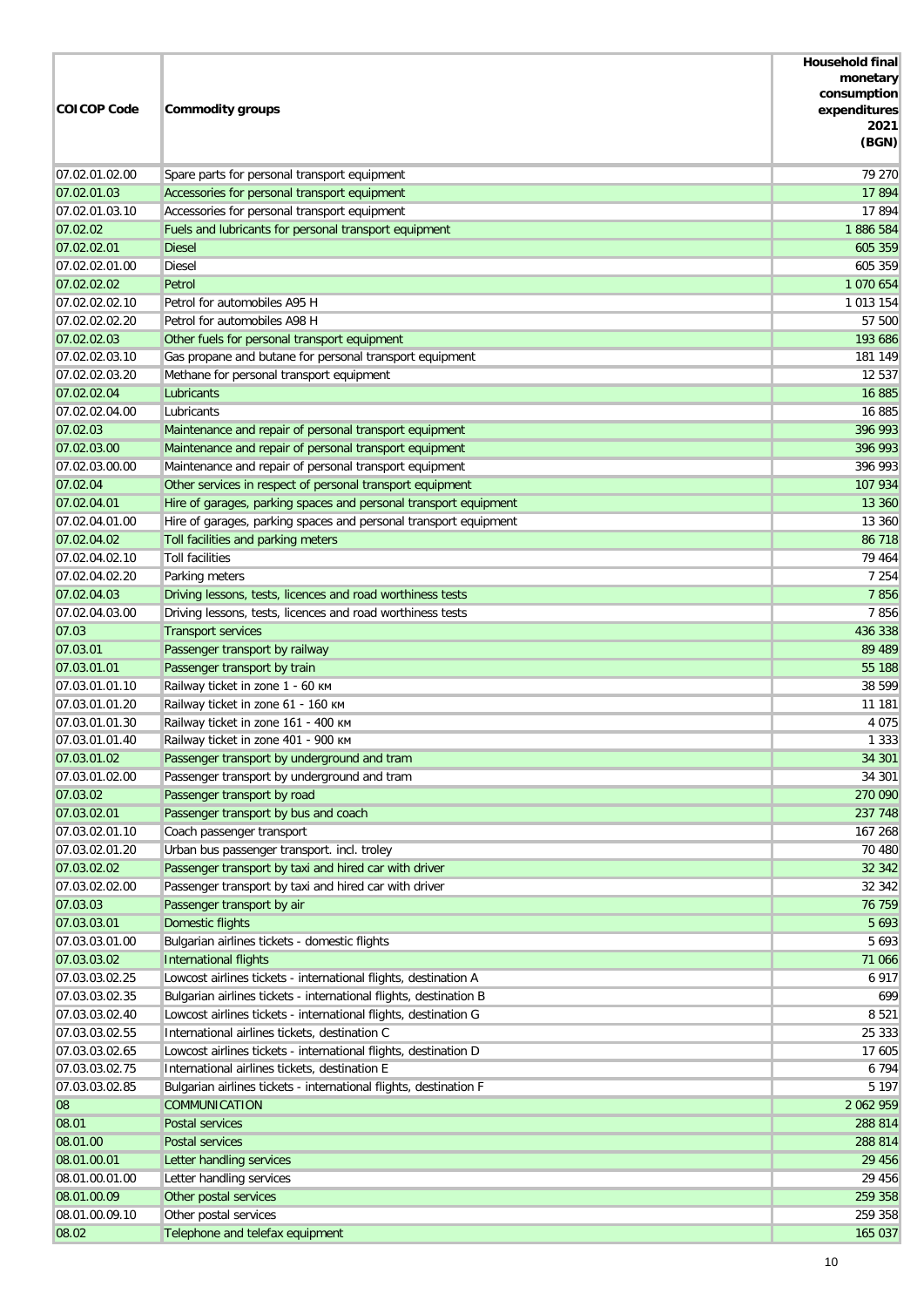|                    |                                                                                    | <b>Household final</b> |
|--------------------|------------------------------------------------------------------------------------|------------------------|
|                    |                                                                                    | monetary               |
| <b>COICOP Code</b> |                                                                                    | consumption            |
|                    | <b>Commodity groups</b>                                                            | expenditures<br>2021   |
|                    |                                                                                    | (BGN)                  |
|                    |                                                                                    |                        |
| 08.02.00           | Telephone and telefax equipment                                                    | 165 037                |
| 08.02.00.02        | Mobile telephone equipment                                                         | 165 037                |
| 08.02.00.02.10     | Mobile telephone equipment                                                         | 138 367                |
| 08.02.00.02.20     | Accessories for mobile telephone equipment                                         | 26 670                 |
| 08.03              | Telephone and telefax services                                                     | 1 609 108              |
| 08.03.00           | Telephone and telefax services                                                     | 1 609 108              |
| 08.03.00.01        | Wired telephone services                                                           | 58 808                 |
| 08.03.00.01.10     | Installation and subscription costs of fixed personal telephone equipment          | 55 509                 |
| 08.03.00.01.20     | Interurban calls                                                                   | 510                    |
| 08.03.00.01.30     | International calls                                                                | 207                    |
| 08.03.00.01.40     | Local calls                                                                        | 719                    |
| 08.03.00.01.50     | Calls to mobile networks                                                           | 1863                   |
| 08.03.00.02        | Wireless telephone services                                                        | 981 337                |
| 08.03.00.02.13     | Installation and subscription fees of mobile phones, operator A                    | 246 169                |
| 08.03.00.02.16     | Installation and subscription fees of mobile phones, operator B                    | 336 958                |
| 08.03.00.02.19     | Installation and subscription fees of mobile phones, operator C                    | 208 239                |
| 08.03.00.02.23     | Mobile phone calls, operator A (subscription plan)                                 | 19 525                 |
| 08.03.00.02.26     | Mobile phone calls, operator B (subscription plan)                                 | 23 330                 |
| 08.03.00.02.29     | Mobile phone calls, operator C (subscription plan)                                 | 14 245                 |
| 08.03.00.02.33     | Mobile phone calls, operator A (prepaid programme)                                 | 3 4 4 7                |
| 08.03.00.02.36     | Mobile phone calls, operator B (prepaid programme)                                 | 4 3 4 5                |
| 08.03.00.02.39     | Mobile phone calls, operator C (prepaid programme)                                 | 2 6 5 3                |
| 08.03.00.02.43     | SMS messages and other mobile services, operator A (subscription plan)             | 37 056                 |
| 08.03.00.02.46     | SMS messages and other mobile services, operator B (subscription plan)             | 41 476                 |
| 08.03.00.02.49     | SMS messages and other mobile services, operator C (subscription plan)             | 25 3 25                |
| 08.03.00.02.53     | SMS messages and other mobile services, operator A (prepaid programme)             | 6 1 2 8                |
| 08.03.00.02.56     | SMS messages and other mobile services, operator B (prepaid programme)             | 7725                   |
| 08.03.00.02.59     | SMS messages and other mobile services, operator C (prepaid programme)             | 4 7 1 6                |
| 08.03.00.03        | Internet access provision services                                                 | 419 986                |
| 08.03.00.03.10     | Internet access provision services from local providers                            | 129 096                |
| 08.03.00.03.20     | Internet access provision services from national providers                         | 290 890                |
| 08.03.00.04        | <b>Bundled telecommunication services</b>                                          | 148 977                |
| 08.03.00.04.10     | Bundled telecommunication services from local providers                            | 32 332                 |
| 08.03.00.04.20     | Bundled telecommunication services from national providers                         | 116 645                |
| 09                 | RECREATION AND CULTURE                                                             | 1 759 758              |
| 09.01              | Audio-visual, photographic and information processing equipment                    | 132 631                |
| 09.01.01           | Equipment for the reception, recording and reproduction of sound and picture       | 73 735                 |
| 09.01.01.02        | Equipment for the reception, recording and reproduction of sound and vision        | 69 913                 |
| 09.01.01.02.00     | Equipment for the reception, recording and reproduction of sound and vision        | 69 913                 |
| 09.01.01.09        | Other equipment for the reception, recording and reproduction of sound and picture | 3 8 2 2                |
| 09.01.01.09.10     | Other equipment for the reception, recording and reproduction of sound and picture | 3 8 2 2                |
| 09.01.02           | Photographic and cinematographic equipment and optical instruments                 | 3 9 3 9                |
| 09.01.02.01        | Cameras                                                                            | 3 9 3 9                |
| 09.01.02.01.00     | Cameras                                                                            | 3 9 3 9                |
| 09.01.03           | Information processing equipment                                                   | 45 791                 |
| 09.01.03.01        | Personal computers                                                                 | 39 153                 |
| 09.01.03.01.10     | Desktop personal computers                                                         | 18 108                 |
| 09.01.03.01.20     | <b>Tablets</b>                                                                     | 568                    |
| 09.01.03.01.30     | Laptops                                                                            | 20 477                 |
| 09.01.03.02        | Accessories for information processing equipment                                   | 6 6 3 8                |
| 09.01.03.02.00     | Accessories for information processing equipment                                   | 6 6 3 8                |
| 09.01.04           | Recording media                                                                    | 4 7 8 1                |
| 09.01.04.02        | Unrecorded recording media                                                         | 454                    |
| 09.01.04.02.00     | Unrecorded recording media                                                         | 454                    |
| 09.01.04.09        | Other recording media                                                              | 4 3 2 7                |
| 09.01.04.09.10     | Other recording media                                                              | 4 3 2 7                |
| 09.01.05           | Repair of audio-visual, photographic and information processing equipment          | 4 3 8 5                |
| 09.01.05.00        | Repair of audio-visual, photographic and information processing equipment          | 4 3 8 5                |
| 09.01.05.00.00     | Repair of audio-visual, photographic and information processing equipment          | 4 3 8 5                |
|                    |                                                                                    |                        |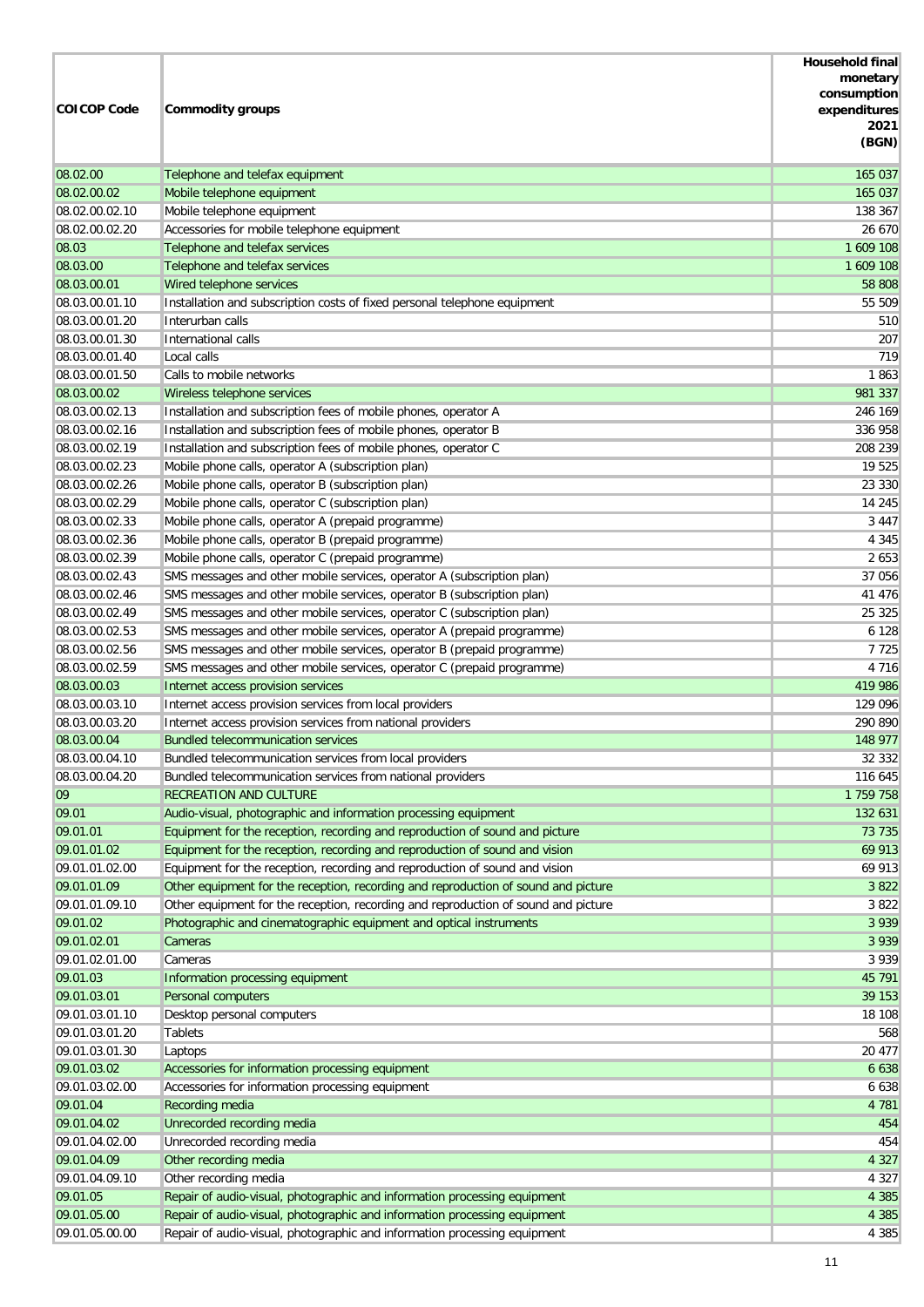|                               |                                                                 | <b>Household final</b><br>monetary |
|-------------------------------|-----------------------------------------------------------------|------------------------------------|
|                               |                                                                 | consumption                        |
| <b>COICOP Code</b>            | <b>Commodity groups</b>                                         | expenditures<br>2021               |
|                               |                                                                 | (BGN)                              |
| 09.02                         | Other major durables for recreation and culture                 | 1 2 5 8                            |
| 09.02.02                      | Musical instruments and major durables for indoor recreation    | 1 2 5 8                            |
| 09.02.02.01                   | <b>Musical instruments</b>                                      | 1 2 5 8                            |
| 09.02.02.01.00                | <b>Musical instruments</b>                                      | 1 2 5 8                            |
| 09.03                         | Other recreational items and equipment, gardens and pets        | 330 865                            |
| 09.03.01                      | Games, toys and hobbies                                         | 89 302                             |
| 09.03.01.01                   | <b>Games and hobbies</b>                                        | 19 9 22                            |
| 09.03.01.01.10                | Traditional games and collector's items                         | 15 640                             |
| 09.03.01.01.20                | Electronic games                                                | 4 2 8 2                            |
| 09.03.01.02                   | Toys and celebration articles                                   | 69 380                             |
| 09.03.01.02.00                | Toys and celebration articles                                   | 69 380                             |
| 09.03.02                      | Equipment for sport, camping and open-air recreation            | 22 865                             |
| 09.03.02.01                   | Equipment for sport                                             | 22 865                             |
| 09.03.02.01.00                | Equipment for sport                                             | 22 865                             |
| 09.03.03                      | Gardens, plants and flowers                                     | 62 060                             |
| 09.03.03.01                   | Garden products                                                 | 13 4 12                            |
| 09.03.03.01.00                | Garden products<br><b>Plants and flowers</b>                    | 13 4 12                            |
| 09.03.03.02                   |                                                                 | 48 648                             |
| 09.03.03.02.00<br>09.03.04    | Plants and flowers                                              | 48 648<br>144 841                  |
| 09.03.04.02                   | Pets and related products<br>Products for pets                  | 144 841                            |
| 09.03.04.02.00                | Products for pets                                               | 144 841                            |
| 09.03.05                      | Veterinary and other services for pets                          | 11 797                             |
| 09.03.05.00                   | Veterinary and other services for pets                          | 11 797                             |
| 09.03.05.00.00                | Veterinary and other services for pets                          | 11 797                             |
| 09.04                         | Recreational and cultural services                              | 357 827                            |
| 09.04.01                      | Recreational and sporting services                              | 62 744                             |
| 09.04.01.02                   | Recreational and sporting services - Participation              | 62 744                             |
| 09.04.01.02.00                | Recreational and sporting services - Participation              | 62 744                             |
| 09.04.02                      | <b>Cultural services</b>                                        | 295 083                            |
| 09.04.02.01                   | Cinemas, theatres, concerts                                     | 18 041                             |
| 09.04.02.01.00                | Cinemas, theatres, concerts                                     | 18 041                             |
| 09.04.02.03                   | Television and radio licence fees, subscriptions                | 272 506                            |
| 09.04.02.03.10                | Television licence fees, subscriptions from local providers     | 41 427                             |
| 09.04.02.03.20                | Television licence fees, subscriptions from national providers  | 231 079                            |
| 09.04.02.05                   | Photographic services                                           | 4 5 3 6                            |
| 09.04.02.05.00                | Photographic services                                           | 4 5 3 6                            |
| 09.05                         | Newspapers, books and stationery                                | 206 161                            |
| 09.05.01                      | <b>Books</b>                                                    | 111 749                            |
| 09.05.01.01                   | <b>Fiction books</b>                                            | 92 760                             |
| 09.05.01.01.10                | Fiction books - Bestseller                                      | 36 326                             |
| 09.05.01.01.20                | Non-fiction books - Bestseller                                  | 39 211                             |
| 09.05.01.01.30                | Children's books - Bestseller                                   | 13 862                             |
| 09.05.01.01.40                | Children's books (including scrapbooks and albums for children) | 3 3 6 1                            |
| 09.05.01.02                   | <b>Educational text books</b><br>Schoolbooks                    | 18 4 9 0                           |
| 09.05.01.02.00<br>09.05.01.03 | Other non-fiction books                                         | 18 490<br>499                      |
| 09.05.01.03.10                | <b>Dictionaries</b>                                             | 328                                |
| 09.05.01.03.20                | Travel guides, reference books                                  | 171                                |
| 09.05.02                      | Newspapers and periodicals                                      | 46 651                             |
| 09.05.02.01                   | Newspapers                                                      | 42 057                             |
| 09.05.02.01.01                | Daily newspapers                                                | 18 499                             |
| 09.05.02.01.02                | Daily sport newspapers                                          | 1864                               |
| 09.05.02.01.03                | Weekly newspapers                                               | 21 694                             |
| 09.05.02.02                   | Magazines and periodicals                                       | 4 5 9 4                            |
| 09.05.02.02.10                | Monthly magazines                                               | 3 2 7 9                            |
| 09.05.02.02.20                | Weekly magazines                                                | 1 3 1 5                            |
| 09.05.04                      | Stationery and drawing materials                                | 47 761                             |
| 09.05.04.01                   | Paper products                                                  | 21 0 23                            |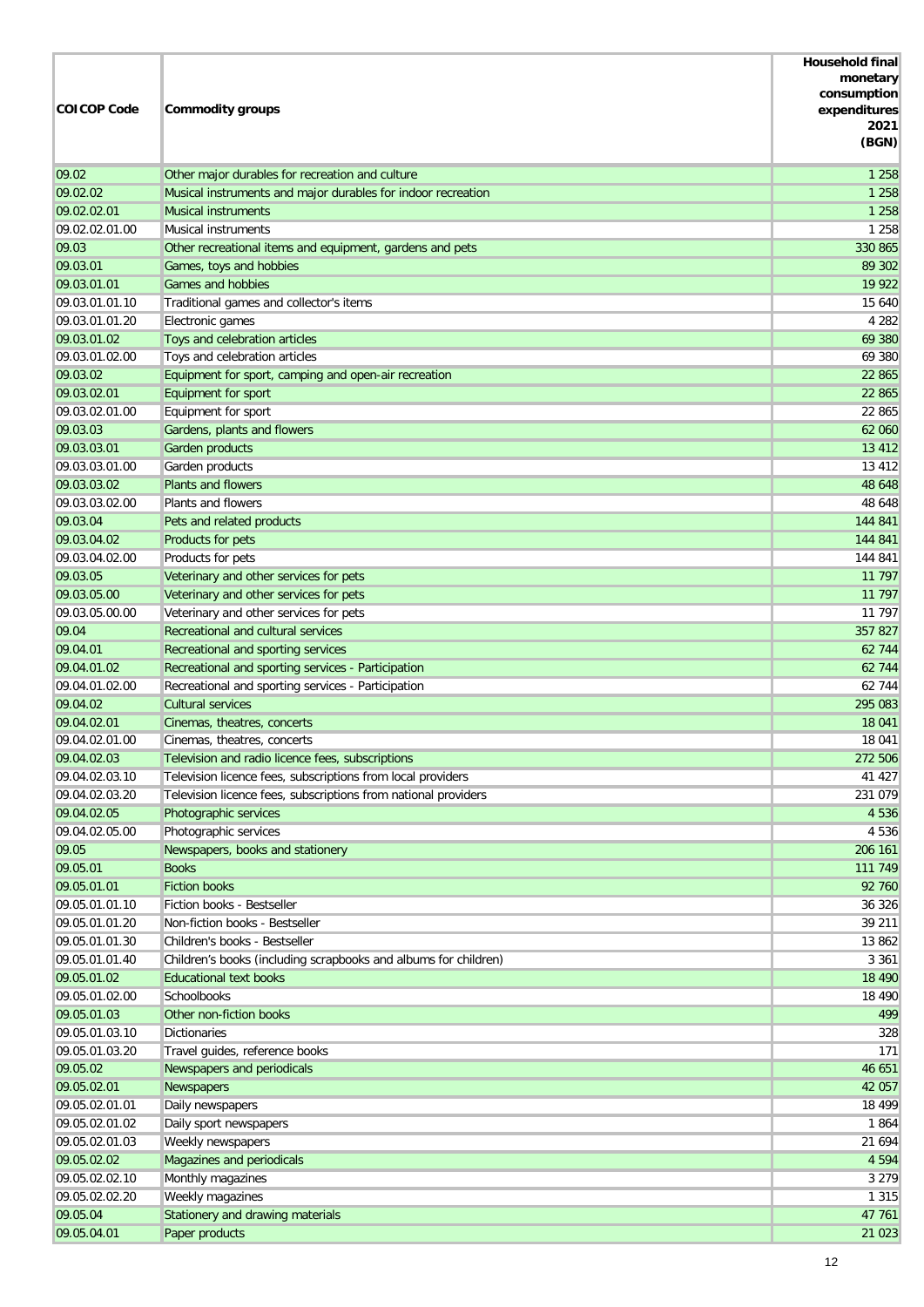| <b>COICOP Code</b>    | <b>Commodity groups</b>                                                                                              | <b>Household final</b><br>monetary<br>consumption<br>expenditures<br>2021<br>(BGN) |
|-----------------------|----------------------------------------------------------------------------------------------------------------------|------------------------------------------------------------------------------------|
| 09.05.04.01.00        | Paper products                                                                                                       | 21 0 23                                                                            |
| 09.05.04.09           | Other stationery and drawing materials                                                                               | 26 738                                                                             |
| 09.05.04.09.00        | Other stationery and drawing materials                                                                               | 26 738                                                                             |
| 09.06                 | Package holidays                                                                                                     | 731 016                                                                            |
| 09.06.00              | Package holidays                                                                                                     | 731 016                                                                            |
| 09.06.00.01           | Package domestic holidays                                                                                            | 633 366                                                                            |
| 09.06.00.01.00        | Package domestic holidays                                                                                            | 633 366                                                                            |
| 09.06.00.02           | Package international holidays                                                                                       | 97 650                                                                             |
| 09.06.00.02.10        | Package international holidays, destination A                                                                        | 33 144                                                                             |
| 09.06.00.02.20        | Package international holidays, destination B                                                                        | 64 506                                                                             |
| 10                    | <b>EDUCATION</b>                                                                                                     | 238 438                                                                            |
| 10.02                 | Secondary education                                                                                                  | 21 008                                                                             |
| 10.02.00              | Secondary education                                                                                                  | 21 008                                                                             |
| 10.02.00.00           | Secondary education                                                                                                  | 21 008                                                                             |
| 10.02.00.00.00        | Secondary education                                                                                                  | 21 008                                                                             |
| 10.04<br>10.04.00     | <b>Tertiary education</b><br><b>Tertiary education</b>                                                               | 160 965<br>160 965                                                                 |
| 10.04.00.00           | <b>Tertiary education</b>                                                                                            | 160 965                                                                            |
| 10.04.00.00.00        | Tertiary education                                                                                                   | 160 965                                                                            |
| 10.05                 | Education not definable by level                                                                                     | 56 465                                                                             |
| 10.05.00              | Education not definable by level                                                                                     | 56 465                                                                             |
| 10.05.00.00           | Education not definable by level                                                                                     | 56 465                                                                             |
| 10.05.00.00.00        | Education not definable by level                                                                                     | 56 465                                                                             |
| 11                    | <b>RESTAURANTS AND HOTELS</b>                                                                                        | 1 408 761                                                                          |
| 11.01                 | <b>Catering services</b>                                                                                             | 1 227 849                                                                          |
| 11.01.01              | Restaurants, cafes and the like                                                                                      | 1 191 597                                                                          |
| 11.01.01.01           | Restaurants, cafes and dancing establishments                                                                        | 565 248                                                                            |
| 11.01.01.01.10        | Restaurants                                                                                                          | 354 385                                                                            |
| 11.01.01.01.20        | Cafes                                                                                                                | 210 863                                                                            |
| 11.01.01.02           | Fast food and take away food services                                                                                | 626 349                                                                            |
| 11.01.01.02.10        | Fast food services                                                                                                   | 107 656                                                                            |
| 11.01.01.02.15        | Take away food services                                                                                              | 212 272                                                                            |
| 11.01.01.02.20        | Food products and beverages for immediate consumption by kiosks, street vendors and the like                         | 306 421                                                                            |
| 11.01.02              | Canteens                                                                                                             | 36 25 2                                                                            |
| 11.01.02.00           | Canteens                                                                                                             | 36 25 2                                                                            |
| 11.01.02.00.10        | Canteens                                                                                                             | 30 418                                                                             |
| 11.01.02.00.20        | Baby's and kids' kitchens                                                                                            | 5 8 3 4                                                                            |
| 11.02                 | <b>Accommodation services</b>                                                                                        | 180 912                                                                            |
| 11.02.00              | <b>Accommodation services</b>                                                                                        | 180 912                                                                            |
| 11.02.00.01           | Hotels, motels, inns and similar accommodation services                                                              | 86 951                                                                             |
| 11.02.00.01.10        | Two stats hotel accommodation                                                                                        | 9 802                                                                              |
| 11.02.00.01.20        | Three stats hotel accommodation                                                                                      | 19 588                                                                             |
| 11.02.00.01.30        | Four stats hotel accommodation                                                                                       | 57 561                                                                             |
| 11.02.00.02           | Holiday centres, camping sites, youth hostels and similar accommodation services                                     | 93 961                                                                             |
| 11.02.00.02.00        | Holiday centres, camping sites, youth hostels and similar accommodation services<br>MISCELLANEOUS GOODS AND SERVICES | 93 961<br>1847261                                                                  |
| $ 12\rangle$<br>12.01 | Personal care                                                                                                        | 1 248 632                                                                          |
| 12.01.01              | Hairdressing salons and personal grooming establishments                                                             | 172 828                                                                            |
| 12.01.01.01           | Hairdressing for men and children                                                                                    | 30 277                                                                             |
| 12.01.01.01.00        | Hairdressing for men and children                                                                                    | 30 277                                                                             |
| 12.01.01.02           | Hairdressing for women                                                                                               | 85 674                                                                             |
| 12.01.01.02.00        | Hairdressing for women                                                                                               | 85 674                                                                             |
| 12.01.01.03           | Personal grooming treatments                                                                                         | 56 877                                                                             |
| 12.01.01.03.00        | Personal grooming treatments                                                                                         | 56 877                                                                             |
| 12.01.02              | Electric appliances for personal care                                                                                | 13 417                                                                             |
| 12.01.02.01           | Electric appliances for personal care                                                                                | 13 417                                                                             |
| 12.01.02.01.00        | Electric appliances for personal care                                                                                | 13 417                                                                             |
| 12.01.03              | Other appliances, articles and products for personal care                                                            | 1 062 387                                                                          |
| 12.01.03.01           | Non-electrical appliances                                                                                            | 44 427                                                                             |